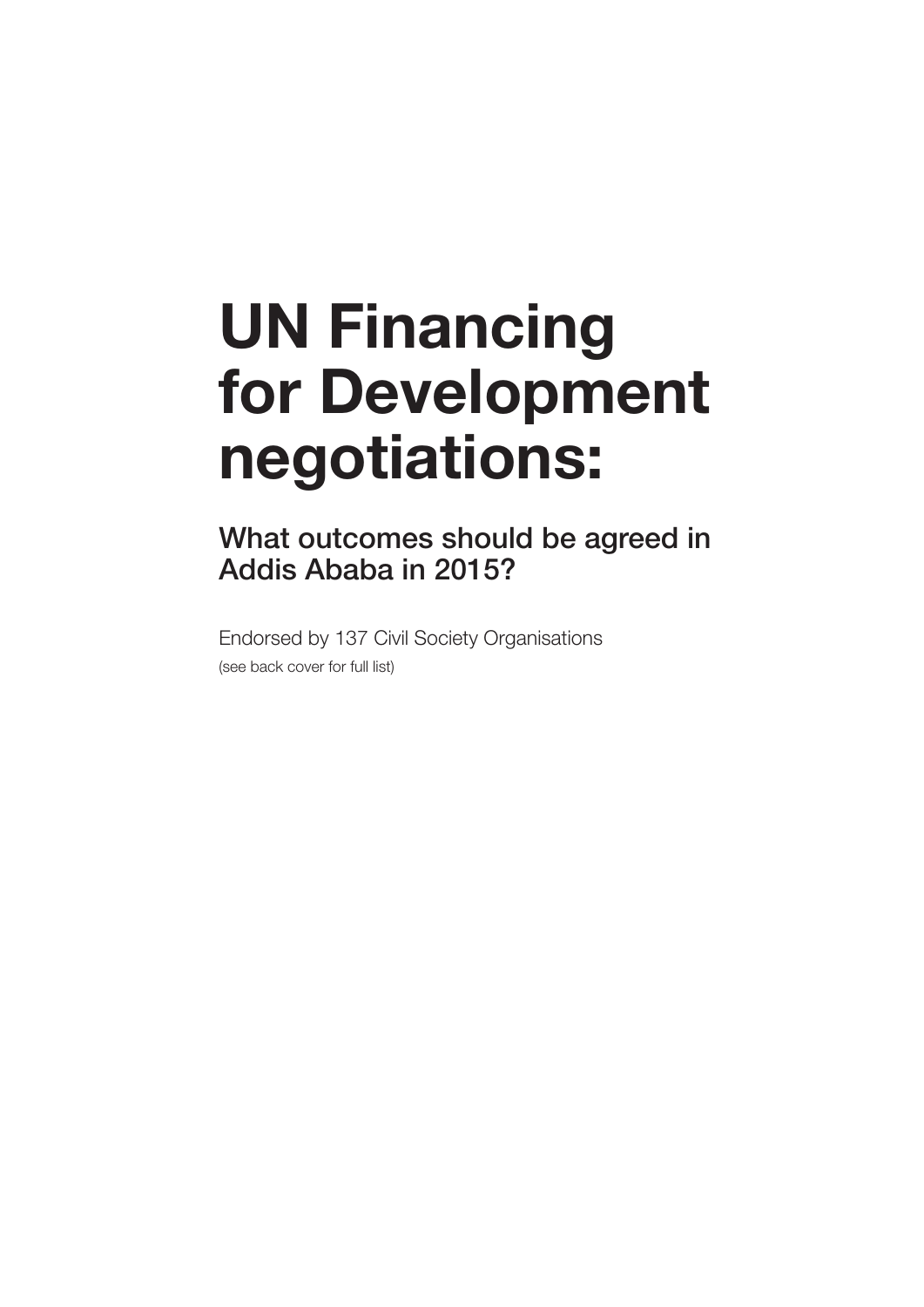#### About this document

This document was initiated by Afrodad, Eurodad, Jubilee South Asia Pacific Movement on Debt and Development<sup>1</sup> Latindadd and Third World Network, and endorsed by 137 Civil Society Organisations. Further endorsements can be sent to Hernán Cortés (hcortes[at] eurodad.org).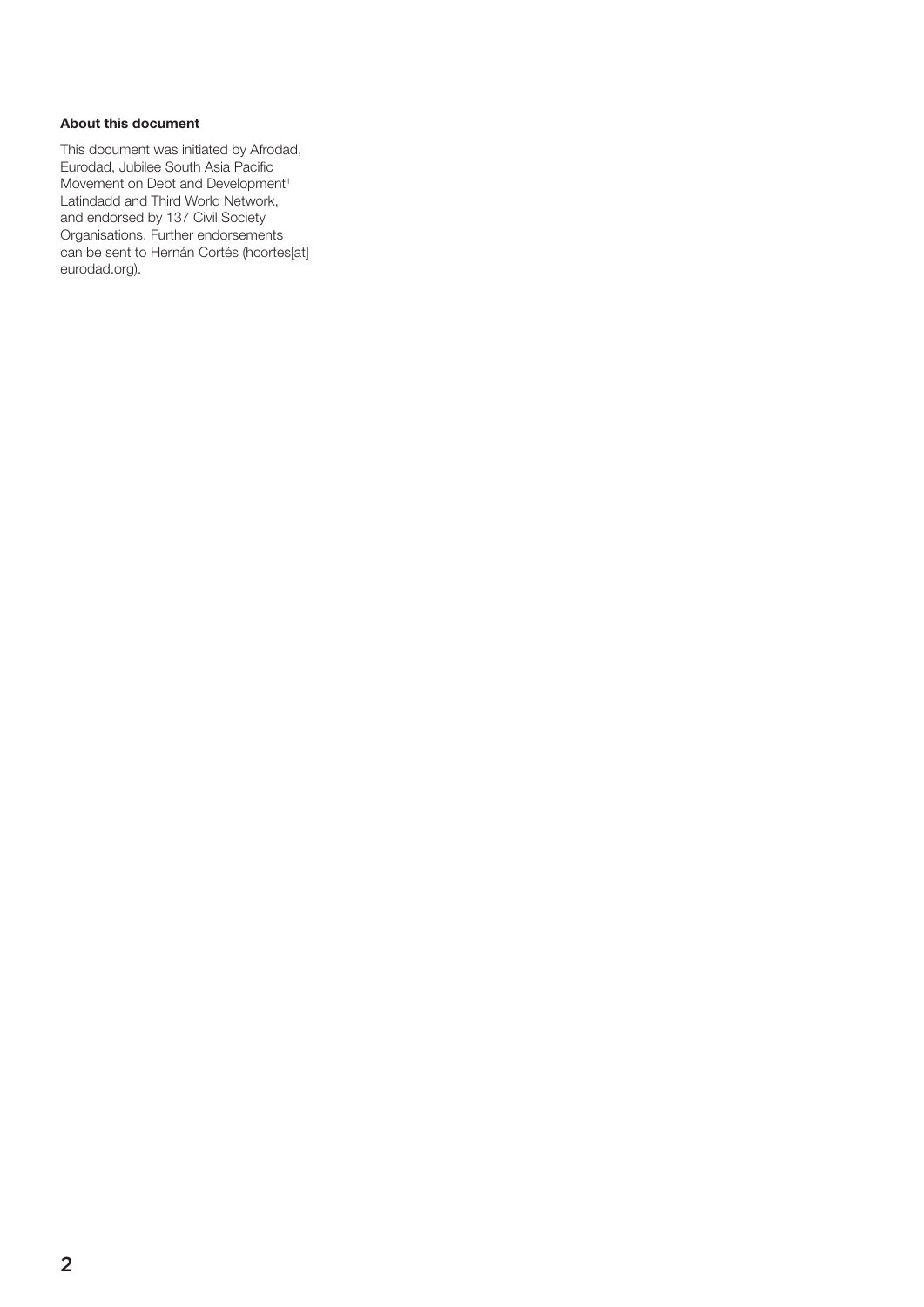### **Contents**

| 4  | <b>Executive summary</b>                                                                 |
|----|------------------------------------------------------------------------------------------|
| 7  | Introduction                                                                             |
| 8  | 1: Mobilising domestic financial resources                                               |
| 10 | 2: Foreign direct investment and other<br>international private flows                    |
| 12 | 3: International trade                                                                   |
| 14 | 4: ODA and other international public support<br>for development                         |
| 16 | 5: External Debt                                                                         |
| 18 | 6: Systemic issues: effective, inclusive global<br>governance and monetary system reform |
| 20 | 7: Other important issues                                                                |

### Acronyms

| <b>BEPS</b>   | Base Erosion and Profit Shifting                                                 |
|---------------|----------------------------------------------------------------------------------|
| <b>COP</b>    | Conference of Parties                                                            |
| <b>CSO</b>    | Civil Society Organisation                                                       |
| <b>DAC</b>    | Development Assistance Committee                                                 |
| <b>DCF</b>    | UN's Development Cooperation Forum                                               |
| DFI           | Development Finance Institutions                                                 |
| <b>ECOSOC</b> | UN's Economic and Social Council                                                 |
| <b>FDI</b>    | Foreign Direct Investment                                                        |
| <b>FfD</b>    | Financing for Development                                                        |
| <b>FSB</b>    | <b>Financial Stability Board</b>                                                 |
| <b>FTA</b>    | Free Trade Agreement                                                             |
| <b>GDP</b>    | <b>Gross Domestic Product</b>                                                    |
| GIF           | World Bank's Global Infrastructure<br>Facility                                   |
| <b>GNI</b>    | Gross National Income                                                            |
| <b>ICESDF</b> | Intergovernmental Committee of Experts<br>on Sustainable for Development Finance |
| <b>IEG</b>    | World Bank's Independent Evaluation<br>Group                                     |
| <b>IFIs</b>   | International Financial Institutions                                             |
| IMF           | International Monetary Fund                                                      |
| LDC           | Least-Developed Country                                                          |
| <b>MSMEs</b>  | Micro, Small and Medium Enterprises                                              |
| <b>ODA</b>    | Overseas Development Assistance                                                  |
| <b>OECD</b>   | Organisation for Economic Co-operation<br>and Development                        |
| <b>PIDA</b>   | Programme for Infrastructure<br>Development in Africa                            |
| <b>PPP</b>    | Public-Private Partnership                                                       |
| <b>SDRs</b>   | Special Drawing Rights                                                           |
| <b>TRIPS</b>  | Trade Related aspects of Intellectual<br><b>Property Rights</b>                  |
| UN            | <b>United Nations</b>                                                            |
| <b>UNCTAD</b> | United Nations Conference on Trade and<br>Development                            |
| <b>UNDESA</b> | United Nations Department of Economic<br>and Social Affairs                      |
| <b>UNFCCC</b> | United Nations Framework Convention<br>on Climate Change                         |
| <b>UNGA</b>   | United Nations General Assembly                                                  |
| <b>UNEP</b>   | United Nations Environment Programme                                             |
| <b>WTO</b>    | World Trade Organization                                                         |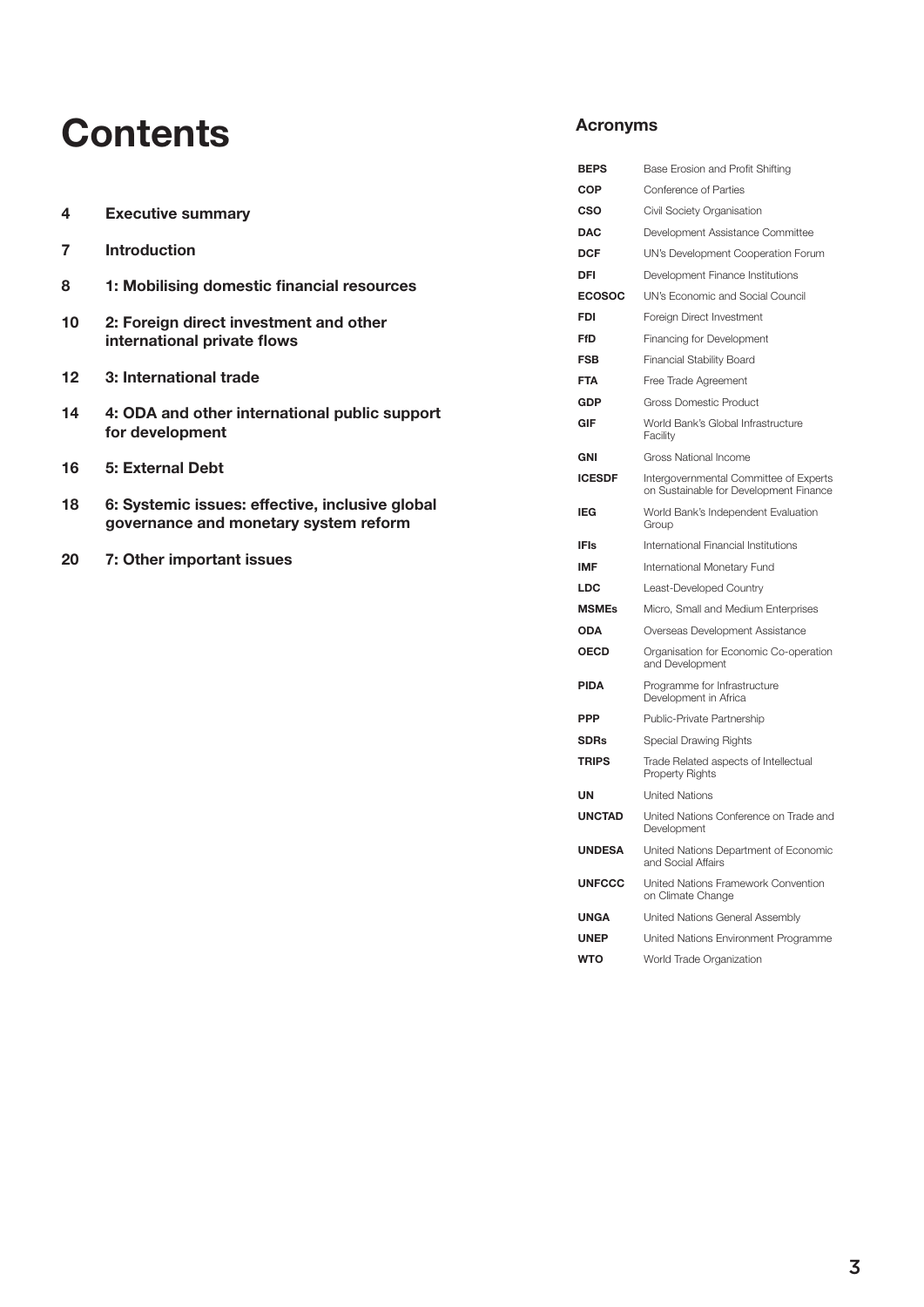### Executive summary

2015 will be a landmark year for the global fight against poverty and for equitable and sustainable development, with three crucial summits happening within just six months. A central issue for all three summits is concrete proposals for reforms to international financial and trade systems so that they support the achievement of global sustainable development goals. These reforms should be based on the right to development for all countries and ensuring economic and social rights for all. There are sufficient funds available to achieve human rights for everyone, to end poverty and to achieve global sustainable development goals, but political decisions to change structures and systems are needed to make this possible. The Third UN Conference on Financing for Development (FfD) that is due to take place in Addis Ababa in July 2015 will play a critical role as far as these issues are concerned.

This paper summarises our recommendations for concrete changes that could be made at the summit in Addis Ababa, under the six headings of the Monterrey Consensus, with a seventh chapter on other important issues:

### 1: Mobilising domestic financial resources

Truly global cooperation is central to solving the problem of illicit financial flows and effectively combatting international tax avoidance and evasion. The lack of a common agenda for international cooperation in tax matters is costing all governments vast amounts of resources, which could have been allocated to sustainable development. Current global tax standards are being developed behind closed doors at the Organisation for Economic Co-operation and Development (OECD) while excluding 80% of the world's countries from the decision-making processes. Our key recommendations are:

- Establish a new intergovernmental body on international cooperation in tax matters and provide the resources necessary to allow the body to operate effectively.
- Ensure a comprehensive mandate for the new intergovernmental tax body, including base erosion and profit shifting, tax and investment treaties, tax incentives, taxation of extractive industries, beneficial ownership transparency, country by country reporting and automatic exchange of information for tax purposes.

### 2: Foreign direct investment and other international private flows

A much more balanced approach to private international finance is needed, recognising the risks and the need for developing countries to manage flows carefully. There are two different categories of concerns. On the one hand, there are macroeconomic risks associated with these flows, such as the volatility of short-term financial flows. On the other hand, there are concerns in relation to the content and terms of longer term investment, especially Foreign Direct Investment (FDI). Our key recommendations are:

- Recognise capital account regulation as a fundamental policy tool for all countries and remove any obstacles to these important policies from all trade and investment agreements.
- Spell out the significant problems with using public institutions and resources to leverage international private finance.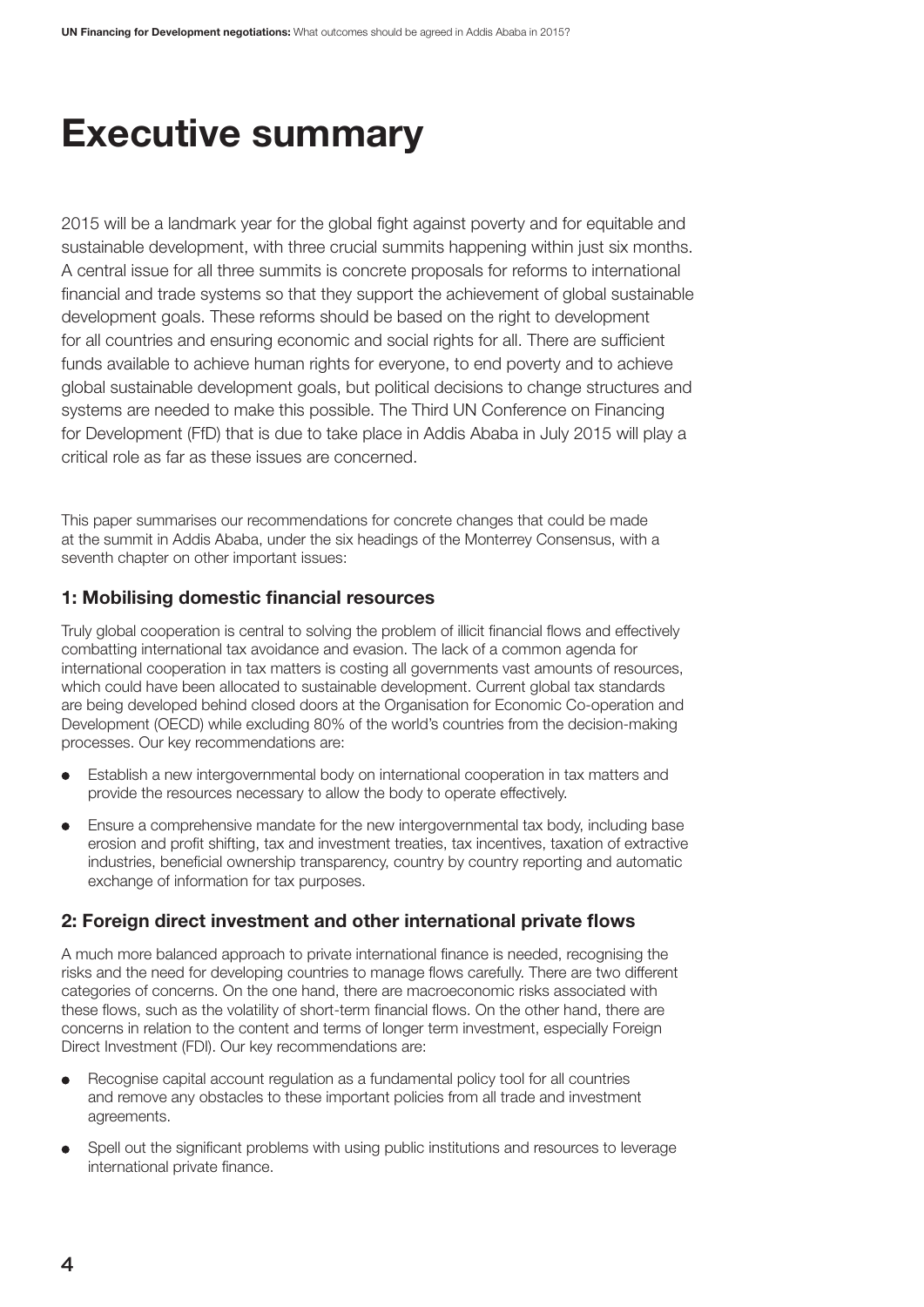### 3: International trade

Trade policy should allow developing countries to have policy space, including the ability to focus on impacts on unemployment, vulnerable people, gender equality and sustainable development. It should not promote liberalisation as an end in itself. International trade plays an important role in development, and trade policies are an important tool that developing countries can use to support the growth of domestic industries with greater added value, not just as commodity producers. However the current trade regime has pushed developing countries to open their markets, both through the World Trade Organization (WTO) and through regional and bilateral trade and investment treaties, which reduces their policy space to address their development needs while doing little to address rich countries' trade-distorting policies. We recommend:

- A comprehensive review of all trade agreements and investment treaties to identify all areas where they may limit developing countries' ability to prevent and manage crises, regulate capital flows, protect the right to livelihoods and decent jobs, enforce fair taxation, deliver essential public services and ensure sustainable development.
- A review of all intellectual property rights regimes that have been introduced in developing countries through Free Trade Agreements (FTA), to identify any adverse impacts on public health, the environment and technology development, among other areas.

#### 4: Official Development Assistance (ODA) and other international public support for development.

Strengthened commitments to improving the quality and quantity of ODA are needed, with much firmer follow-up mechanisms, as are new and additional sources of public finance. ODA remains a critical resource, particularly for the poorest countries, but its value has been severely undermined by failures of rich countries to meet the UN target to provide 0.7% of their Gross National Income (GNI) as ODA and lack of progress on the Paris/Accra/Busan commitments on aid effectiveness to stop the bad practices that significantly undermine ODA. Innovative public financing mechanisms can provide much-needed additional resources. Our key recommendations are:

- Set binding timetables to meet commitments to provide 0.7% of GNI as ODA.
- Ensure ODA represents genuine transfers, including ending aid tying, removing indonor costs and debt relief, providing the majority in the form of grants, and reforming concessional lending by reflecting the real cost of loans to partner countries.
- Implement a levy on financial transactions carried out by finance firms and use the revenue to finance sustainable development.

### 5: External debt

The recent United Nations General Assembly (UNGA) resolution<sup>2</sup> that mandates the "establishment of a multilateral legal framework for sovereign debt restructuring processes" is a critically important opportunity to put in place effective international mechanisms for preventing and resolving future crises: it must not be wasted. Debt crises risk wiping out the global development progress made over decades. Even in countries that do not suffer from an acute debt crisis, debt service competes with development spending for limited public resources. Despite promises made at Monterrey in 2002, the architecture for debt crisis prevention and management has not been developed. Debt crises continue to be addressed too late and too slowly. Our key recommendations are:

Reaffirm the commitment to agree to a multilateral legal framework for sovereign debt restructuring processes in a neutral forum and ensure that it: is comprehensive; is based on a human needs approach; holds creditors and debtors to account for irresponsible behaviour; and gives all stakeholders the right to be heard.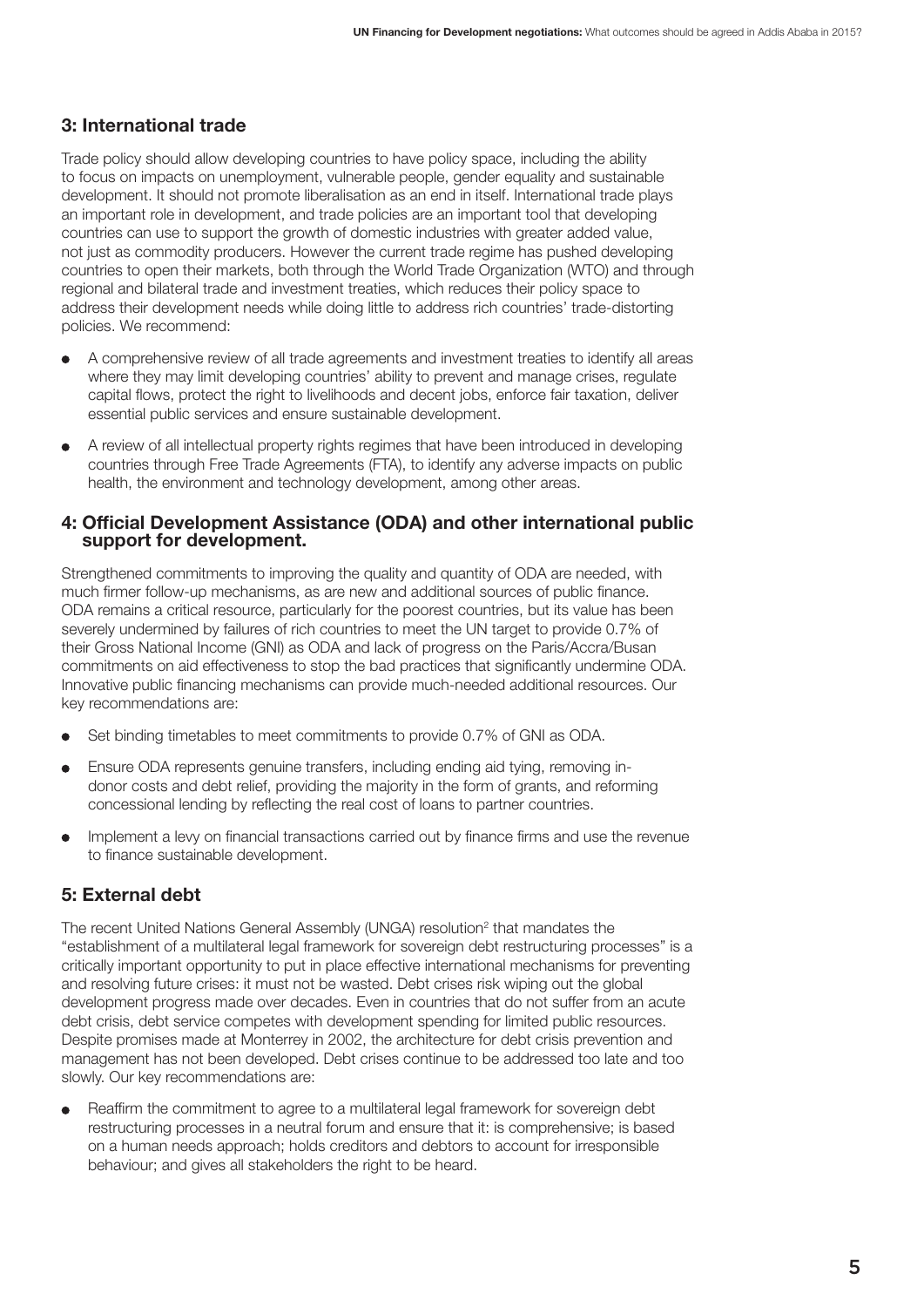In order to scrutinise existing debt along responsible financing standards, including examining the legitimacy of the debt, independent debt audits should be commissioned, with commitments to cancelling debt found to be illegitimate.

#### **6: Systemic issues: effective, inclusive global governance and monetary system reform**

The system of global economic governance is in urgent need of an overhaul to give developing countries a fair and equitable seat at the decision-making table at all international organisations and financial institutions, to strengthen transparency and accountability, and to tackle key international problems, while respecting developing countries' policy space. While the shift from the G8 to the G20 as the focus of global economic discussion signalled a change in power dynamics, the G20 is proving inadequate and ineffective at global coordination, while legitimate UN bodies do not have the mandate or resources to coordinate effectively in this area. The international monetary system is built on an unsustainable role for the US dollar, which needs to be gradually replaced as the world's reserve currency, while at the same time building additional stability into the system by increasing the reserve assets available to developing countries. We recommend:

- Setting up a process to establish a Global Economic Coordination Council at the UN to provide leadership on economic issues.
- Issuing \$250 billion in new Special Drawing Rights (SDRs) annually, with the majority going to developing countries.

#### **7: Other important issues**

We highlight four issues in particular that require additional attention:

- The UN should take seriously the need for better approaches to measuring progress that go beyond short-term economic indicators such as gross domestic product (GDP) to include measures of social and environmental well-being, and emphasise how significant inequality, including gender inequality, can be.
- By developing an initiative on responsible financing standards, the UN could pull together and strengthen the various existing initiatives and proposals, and help ensure that standards are properly implemented.
- Given the growing recognition that all forms of development financing have specific threats and opportunities for women's rights, this vital agenda must be fully integrated into FfD.
- The UN should develop the agenda, begun at the 2009 UNGA conference, for reform of financial regulation and the financial sector.

The above represents a summary of the key recommendations that are set out in clear detail below, with supporting evidence that shows why these and other key issues should be at the centre of the Addis Ababa FfD conference in 2015.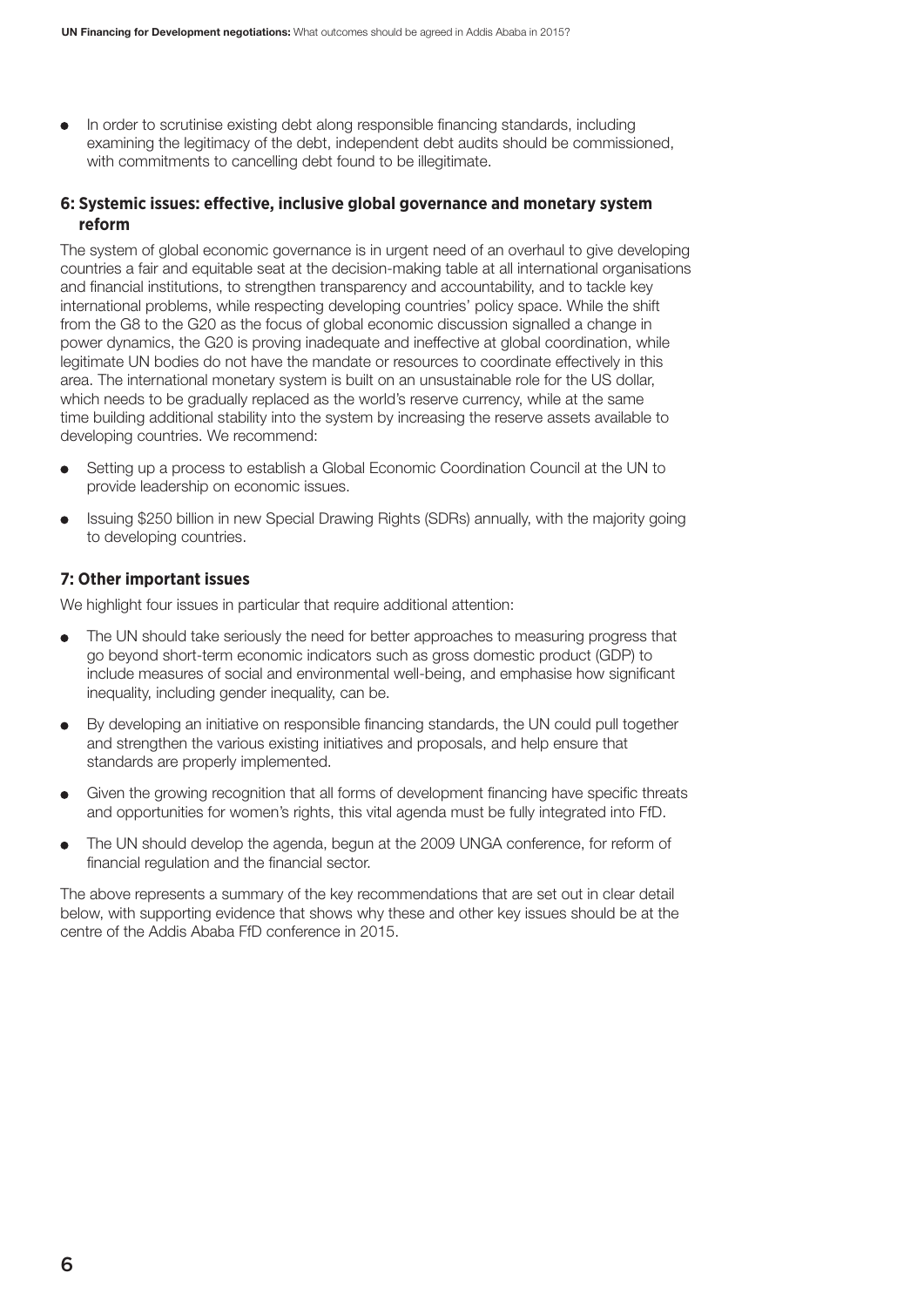### Introduction

2015 will be a landmark year for the global fight against poverty and for equitable and sustainable development, with three crucial summits happening within just six months. The Third UN Conference on FfD in Addis Ababa in July will be followed in September by the UN Summit for the adoption of the post-2015 development agenda in New York, and in December by the 21st UN Framework Convention on Climate Change (UNFCCC) Conference of the Parties (COP) in Paris. A central issue for all three summits is concrete proposals for reforms to international financial and trade systems so that they support the achievement of global sustainable development goals. Such reforms should be based on the right to development for all countries and ensuring economic and social rights for all. The FfD conference in Addis Ababa will play a critical role as far as these issues are concerned.

The July 2015 conference is a follow up to the first FfD conference<sup>3</sup> that was convened in Monterrey, Mexico in 2002. The outcome *Mon rey Consensus* introduced six chapters or 'leading actions' for FfD that have been at the centre of the sustainable development agenda, and that form the structure for this paper. The second FfD conference in Doha<sup>4</sup> in 2008 added a chapter on new challenges and emerging issues, addressing the impacts of the financial crisis and climate change, among others. In 2009, the UNGA held a Conference on the World Economic and Financial Crisis and its Impact on Development in New York, which was the only global conference to respond to the impacts of the global financial crisis on developing countries, setting out an important plan for tackling the systemic failings that brought the global financial system to its knees.

The process towards the third FfD conference has been preceded by reports from the UN's Open Working Group on Sustainable Development Goals,<sup>5</sup> the Intergovernmental Committee of Experts on Sustainable Development Finance (ICESDF),<sup>6</sup> and a forthcoming UN Secretary General Synthesis Report, which provide valuable background information and context.

The issues tackled in Monterrey, Doha and New York continue to be of central importance, and the challenge for Addis Ababa is to set out a concrete action plan to address systemic and structural issues, and to ensure the availability of resources for financing sustainable development. This paper sets out our proposals for concrete commitments that we believe governments should make in Addis Ababa.

The document contains key recommendations and key issues, including existing commitments for the six 'Monterrey chapters' and a final Chapter 7 on new issues:

- 1. Mobilising domestic financial resources;
- 2. Foreign direct investment and other international private flows;
- 3. International trade;
- 4. ODA and other international public support for development;
- 5. External debt;
- 6. Systemic issues: effective, inclusive global governance and monetary system reform;
- 7. Other important issues: that should be introduced and the follow-up processes that should be agreed, including measuring sustainable development beyond GDP; responsible finance standards, reforming the financial sector and integrating women's rights.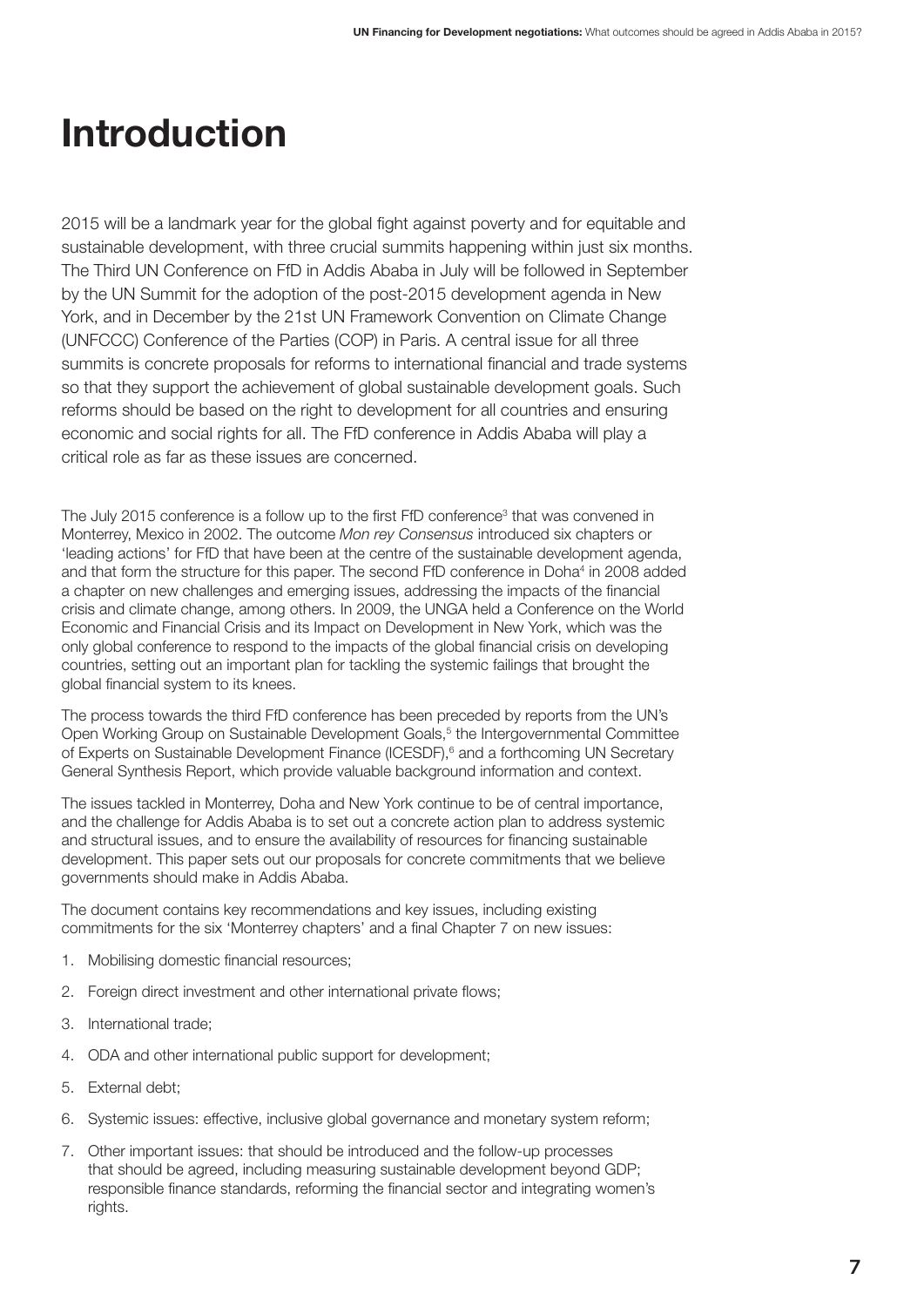### Mobilising domestic financial resources 1

### Key recommendations

Truly global cooperation is central to solving the problem of illicit financial flows and effectively combatting international tax avoidance and evasion. Our key recommendations are:

- Establish a new intergovernmental body within the UN on international cooperation on tax matters and provide the resources necessary to allow the body to operate effectively. A key task for this body will be the development of a new multilateral instrument to further strengthen international cooperation on tax matters. The existing expert committee can be maintained as a subsidiary body providing expert advice to the intergovernmental negotiations.
- UN Financing for D<br>
Financing for D<br>
Truly global<br>
problem of i<br>
combatting<br>
Our key recc<br>
C<br>
Establish<br>
UN on int<br>
provide the destroine to operat<br>
to operat<br>
to the destroine the destroine<br>
to the destroine the destroine ● The mandate for a new intergovernmental tax body must include work on base erosion and profit shifting, tax and investment treaties, tax incentives, taxation of extractive industries, beneficial ownership transparency, country by country reporting, automatic exchange of information for tax purposes, alternatives to the 'arm's length' approach, promotion of progressive tax systems, and minimising harmful spillover effects of tax policies.

### **Key issues**

One of the fundamental obstacles to the mobilisation of domestic resources in developing countries is the amount of finance leaving these countries untaxed and therefore not contributing to government budgets to finance essential public services such as healthcare and education. Globalisation, as well as outdated global tax rules, have made it possible for transnational corporations to avoid and evade taxation on a very large scale. Evidence suggests that developing countries are losing more resources due to corporate tax dodging than they receive as official development assistance.<sup>7</sup>

The lack of a common agenda for international cooperation in tax matters is costing all governments vast amounts of resources that could have been allocated to sustainable development. However, in a recent study<sup>8</sup> of spillovers in international corporate taxation, the International Monetary Fund (IMF) highlighted that: "*The spillover base effect is largest for developing countries. Compared to OECD countries, the base spillovers from others'*  tax rates are two to three times larger, and statistically more *significant. The apparent revenue loss from spillovers, relative to a benchmark akin to source taxation, is also largest for developing countries.*"

A substantial part of international work on tax matters currently takes place under the G20 and the OECD. This includes the process on automatic exchange of tax information, which aims to ensure tax authorities cooperate to prevent tax evasion, and the process on 'base erosion and profit shifting' (BEPS), which is supposed to tackle tax avoidance and evasion by transnational corporations. Both of these processes have included 'consultations' with those developing countries that are not part of the G20, but the actual intergovernmental negotiations and decision-making have been taking place behind closed doors and without proper links to the developing country consultation processes. Therefore, once again, global tax standards are being developed behind closed doors while excluding 80% of the world's countries from decision-making processes. Even the OECD itself has admitted that its BEPS work does not address some of developing countries' biggest concerns.<sup>9</sup> The promise made at Monterrey to "strengthen international tax cooperation … giving special attention to the needs of developing countries and countries with economies in transition" has not been met.

The UN Conference on Trade and Development (UNCTAD) has also highlighted that:

"*Because these initiatives are mostly led by the developed economies – some of which themselves harbour secrecy jurisdictions and powerful TNCs [transnational corporations] – there are risks that the debate will not fully take into account the needs and views of most developing and transition economies. It will therefore be important to give a more prominent role to institutions like the United Nations Committee of Experts on International Cooperation in Tax Matters, and consider the adoption of an international convention against tax avoidance and evasion. A multilateral approach is essential because, if only some jurisdictions agree to prevent illicit flows and tax leakages, those practices will simply shift to other, non-cooperative locations.*"10

The UN's work on tax-related issues has centred on the UN Committee of Experts on International Cooperation in Tax Matters. While the committee provides valuable advice and recommendations, it is by nature an expert committee – not an intergovernmental committee – and therefore is not able to lead intergovernmental negotiations. The Doha FfD agreement asked the UN's Economic and Social Council (ECOSOC) "to examine the strengthening of institutional arrangements, including the United Nations Committee of Experts on International Cooperation in Tax Matters." However, the committee's work remains severely constrained by lack of resources.

In her 2014 report,<sup>11</sup> the UN special rapporteur on human rights and extreme poverty recommended that states should upgrade the committee "to intergovernmental status". The recognition of the need to involve developing countries in the development of global tax standards dates much further back. For example, the 2001 "Zedillo-panel"12 recommended the establishment of an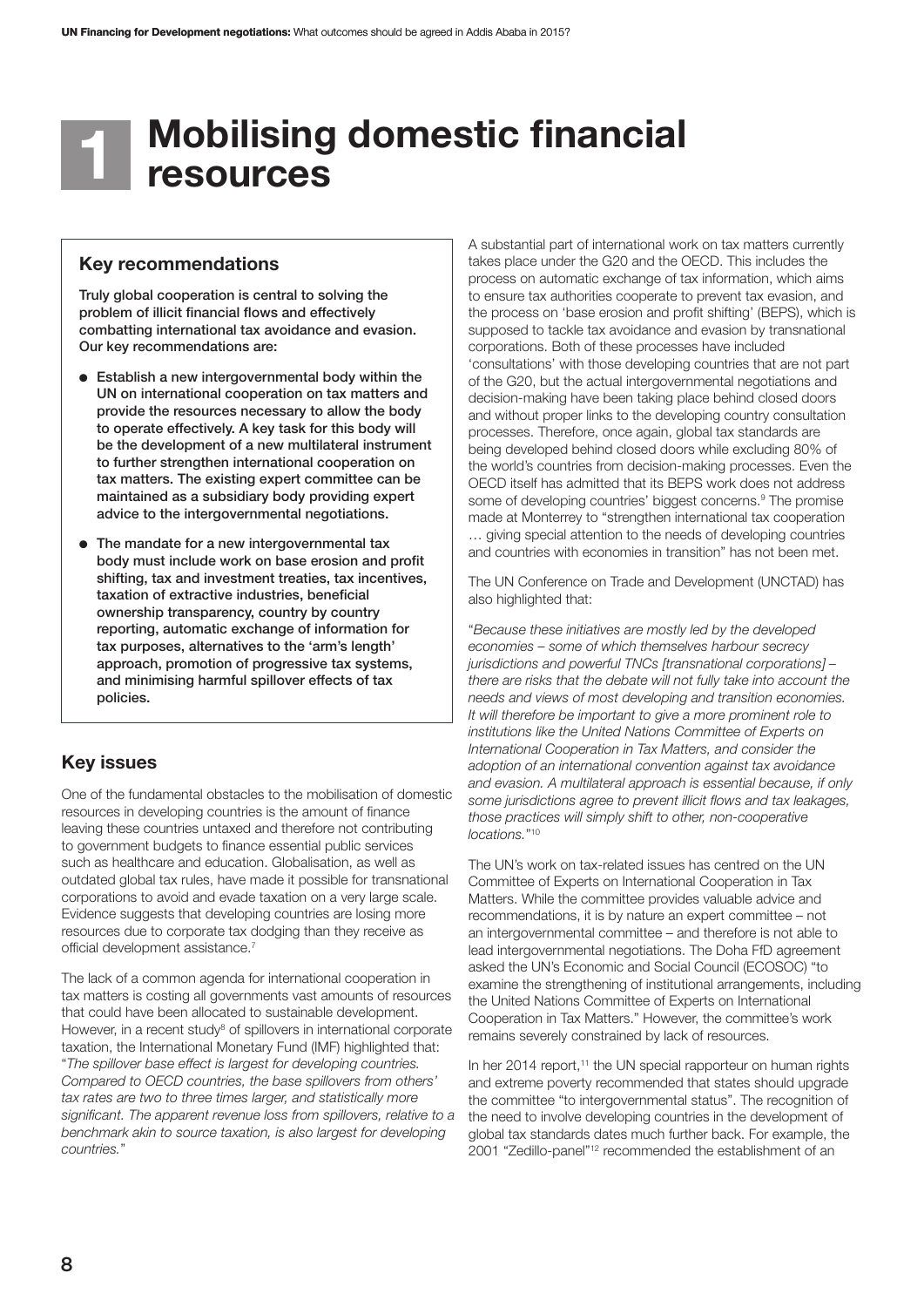"International Tax Organization". The G77 has also repeatedly proposed<sup>13</sup> that the UN expert committee should be upgraded to an intergovernmental body, most recently at ECOSOC's special event<sup>14</sup> on tax matters in June 2014. In a press statement in October 2014, finance ministers from the Democratic Republic (DR) of Congo and Cameroon pointed out that: "*Consultation by the IMF and OECD cannot be sufficient: [low-income countries] need an equal seat at the table, which would best be provided by a high-level meeting under UN auspices, as part of the FfD conference in July 2015.*"

In addition to ensuring that developing country interests are included in the development of new global tax standards, an intergovernmental UN tax body is also needed to coordinate the revision of existing rules at the global as well as national level. As the finance ministers of DR Congo and Cameroon highlighted:

"*The global tax system is stacked in favour of paying taxes in the headquarters countries of transnational companies, rather than in the countries where raw materials are produced. International tax and investment treaties need to be revised to give preference to paying tax in 'source' countries. [Low-income countries] need help to revise their tax codes to: eliminate exemptions; renegotiate bilateral tax and investment treaties; and resist a 'race to the bottom' through harmful competition to reduce direct taxes.*"

Therefore, after more than a decade of delay, it is time for governments to establish a body for real global cooperation on tax matters, under the auspices of the UN.

The international community should also recognise that, on the national level, equitable and progressive tax systems are critical to achieving adequate domestic resources to finance the delivery of

public services. Despite a growing body of evidence that fair tax policies are key to tackling poverty and inequality,<sup>15</sup> international agencies such as the IMF and the World Bank have only just started to recognise that fair and equitable tax policies are critical to poverty reduction,<sup>16</sup> but have been criticised for not walking the walk in terms of actual policy advice.<sup>17</sup> It will be important for the IMF and the World Bank to conduct an independent assessment into their policy advice, especially in light of the recently published IMF staff report on 'spillover' effects of international business taxation.<sup>18</sup>

As part of a strengthened international effort to combat tax avoidance and evasion, governments must also increase corporate transparency. This should include the effective implementation of a 'country by country reporting' obligation for multinational corporations to publicly disclose as part of their annual reports for each country in which they operate: key data on profits made; taxes paid; subsidies received; turnover; and number of employees. Only if such data is publicly available will it be possible to assess whether transnational corporations are paying their fair share of taxes, and whether the taxes are being paid in the countries where their economic activities take place and value is created.

Lastly, governments must establish a truly global system for automatic exchange of information for tax purposes. Such a system must be designed in a way that allows meaningful participation from all developing countries, including least developed countries, which should be allowed to receive information automatically even though they might not yet have the capacity to send the same information back.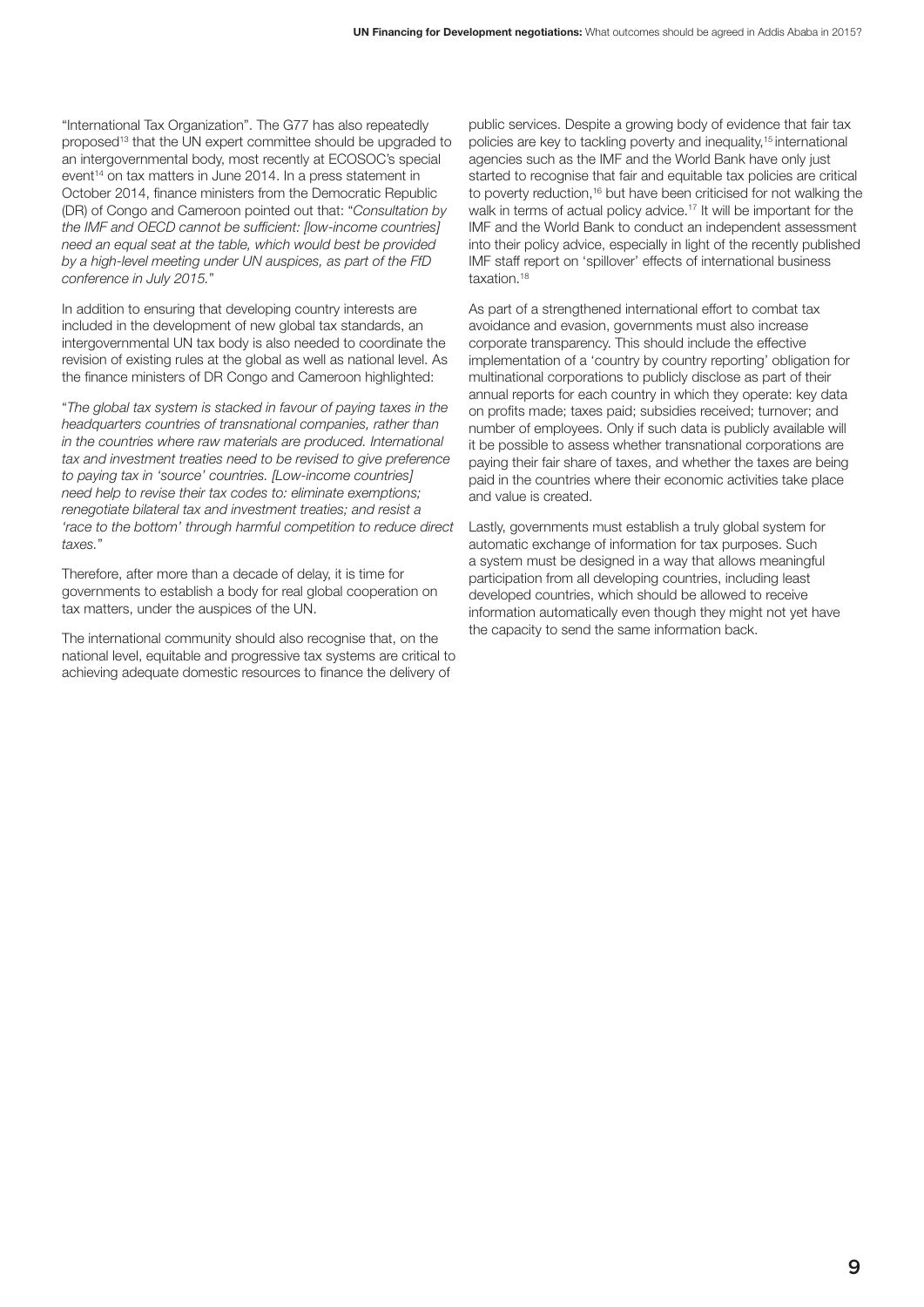### Foreign direct investment and other 2 Foreign direct investment<br>2 international private flows

### Key recommendations

The conference in Addis Ababa can support a balanced approach to private international finance, recognising the need for developing countries to manage flows carefully. Our key recommendations:

- Recognise capital account regulation as a fundamental policy tool for all countries, particularly developing countries, which suffer most from global spillovers, including volatile short-term capital flows, with a commitment made to remove any constraints to these important policies from all trade and investment agreements, including at the WTO.
- Spell out the significant problems with using public institutions and resources to leverage international private finance, including lack of clarity about additionality, purpose and development impact, the limited influence of developing country stakeholders, and diminished transparency and accountability.

### Key issues

Private international capital flows, particularly FDI, can help to foster sustainable economic growth, but it can also have significant risks attached that need to be carefully managed. These flows have the potential to create decent jobs, facilitate technology transfer, and generate domestic resources through companies and individuals paying their fair share of taxes. However, poorly managed private financial flows can lead to increased inequality and adverse impact for the world's poorest and most vulnerable people and for the environment, and can increase risks for developing countries. There are two different categories of concerns. On the one hand, there are macroeconomic risks associated with these flows, such as the volatility of short-term financial flows. On the other hand, there are concerns in relation to the content and terms of longer term investment, especially FDI. Monterrey highlighted the need for businesses to "…take into account not only the economic and financial but also the developmental social, gender and environmental implications of their undertakings".

Short-term cross-border private finance flows, particularly portfolio equity, can be highly volatile with sharp swings in investment levels and massive capital outflows during crises. These are also known as 'hot money' outflows, which can trigger severe crises in the currency market and financial sector, and can have damaging and often long-term impacts on the real economy. This type of panic exit of capital triggered the Asian financial crisis of 1997-98 starting a sudden currency depreciation that destabilised entire national economies, and was a major mechanism for the transmission of the global financial crisis to developing countries. Without stronger regulation by

governments, it is likely that short-term and volatile international private financial flows will 'again' cause the next crisis. Monterrey noted that: "Measures that mitigate the impact of excessive volatility of short-term capital flows are important and must be considered".

Recent limited moves by the IMF<sup>19</sup> to relax its opposition to capital account regulation are welcome, and follow up on Doha's firm position that developing countries "… should not be denied the right to … impose temporary capital restrictions and seek to negotiate agreements on temporary debt standstills between debtors and creditors". However, given the scale of the risks, a more pro-active agenda is urgently needed. It will be critical to recognise that capital account regulation is a fundamental policy tool that must be part of the toolkit for all countries seeking to prevent crises caused by 'hot money' inflows and outflows, particularly for developing countries that suffer most.

Regarding FDI and other longer term financing, a recent European Parliament study<sup>20</sup> highlighted key limitations:

- FDI hardly reaches low-income countries, with the exception of major exporters of natural resources. This can prove highly problematic, as the resource extraction sector has a low decent job creation potential, can have huge social, environmental and human rights impacts, and can increase problems of macroeconomic management.
- It has proved very difficult to target FDI towards micro, small and medium enterprises (MSMEs), which provide the majority of employment and GDP in developing countries.
- The for-profit nature of FDI means it cannot tackle several key issues, including much public service provision that is vital for private sector growth.
- FDI is often associated with significant outflows of resources, through profit repatriation, estimated in 2011 to be 90% of the value of FDI inflows.<sup>21</sup> In addition, as we have seen in Chapter 1, illicit financial flows due to trade mispricing and other tax avoidance tactics contribute to a massive draining of domestic resources in developing countries.

In addition, foreign investors often put pressure on national governments to introduce favourable conditions including tax exemptions, and lighter labour, social and environmental regulations, which can have damaging impacts both directly, and through creating an unfair playing field with national private sector actors. Finally, the figures greatly overstate the real net financial private flows to developing countries. For example, according to UNCTAD,<sup>22</sup> transactions or positions involving Special Purpose Entities are considerable, yet do not normally represent any genuine investment flows, and can lead to significant misinterpretations of FDI data.

Therefore, the critical issue is the quality and the development contribution of private flows, which matter more than their quantity. Doha noted that "the development impact of foreign direct investment should be maximized" and highlighted the need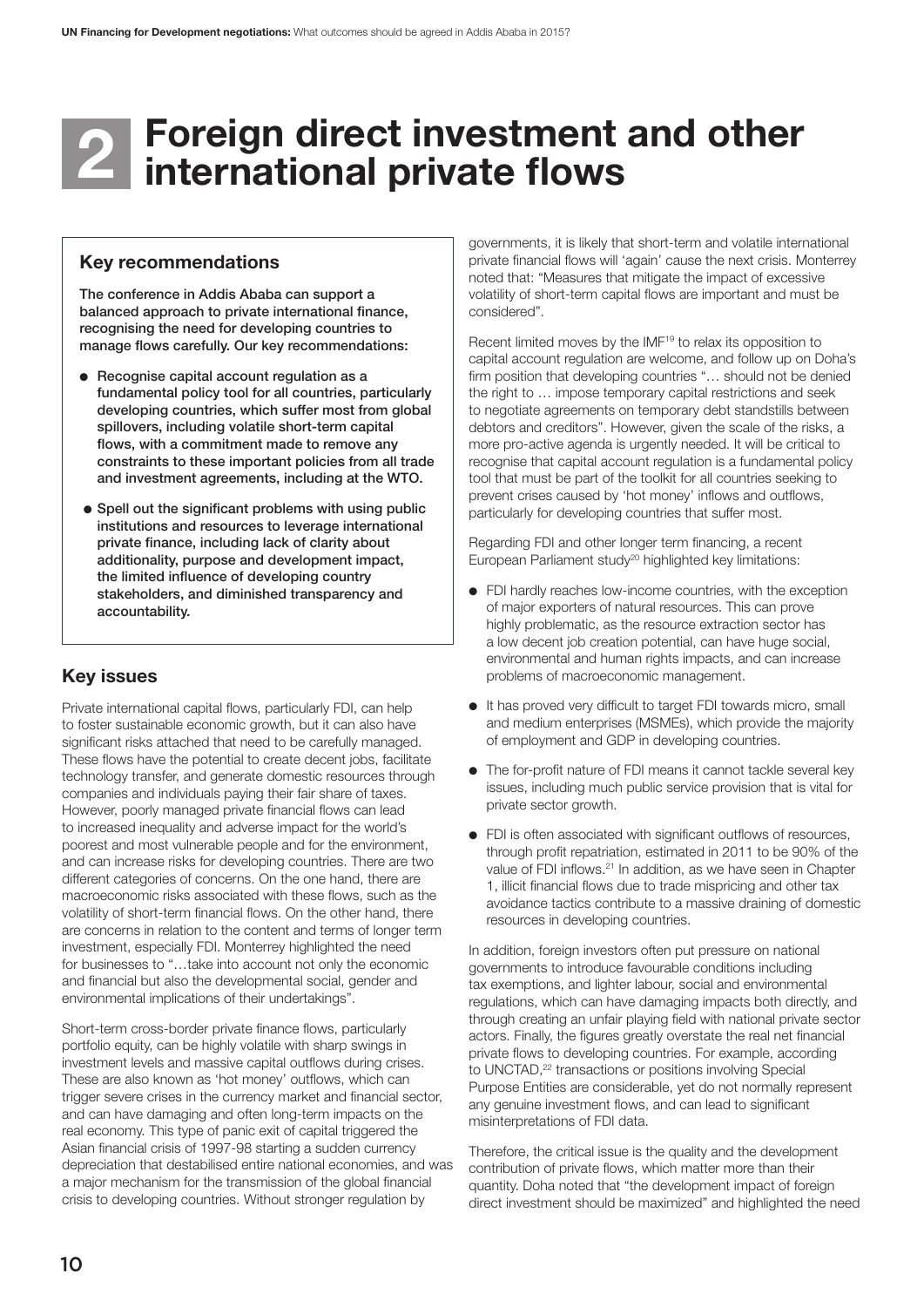to link FDI to concrete improvements in the domestic economy, including by "enhancing the transfer of technology and creating training opportunities for the local labour force, including women and young people". One important approach will be to develop a common set of principles for responsible investment for sustainable development, as outlined in Chapter 7.

Unfortunately, instead of focussing on how to manage the costs and benefits of foreign direct investment and other private inflows at the national level.<sup>23</sup> much discussion since Doha has focussed on using public finance and public guarantees to leverage private finance. This includes blending with ODA, as discussed in Chapter 4. In doing so, multilateral development banks and development finance institutions (DFIs) have become some of the most important players in today's development arena. Recent reports<sup>24</sup> have highlighted the serious problems with this DFI-led agenda:

- ● Problems in delivering measurable development outcomes, with difficulties in designing programmes that work for MSMEs in low-income countries.
- ● Little success in generating 'additional' investment, with external evaluations showing that many publicly-backed investments replace or supplant pure private sector investments.
- ● Most DFIs still use offshore financial centres to channel their funds, which gives a green light to their use, thus helping to legitimise the potentially harmful use of such jurisdictions.<sup>25</sup>
- Low developing country ownership from governments, parliaments and local stakeholders – over the institutions and programmes of DFIs. This is evident when analysing the governance structure of existing DFIs,<sup>26</sup> or the EU's blending platform.27
- ● Significant problems of transparency and accountability, particularly when channelling the money through financial intermediaries, such as banks and private equity funds.
- ● Existing standards and safeguards are insufficient to protect the most vulnerable groups and the environment, while implementation of existing standards has been patchy.

Public-private partnerships (PPPs) are, in many cases, the selected mechanisms for implementing infrastructure projects, but there are serious problems with this approach. The growing focus on developing countries' enormous infrastructure needs, currently estimated at \$1 trillion per year of additional funding, has led multilateral and bilateral donors and forums to discuss proposals to tap into external private finance to make up the estimated shortfall, including through the G20's Global Infrastructure Initiative, the World Bank's Global Infrastructure Facility (GIF) and the Programme for Infrastructure Development in Africa (PIDA). However, there is rapidly growing evidence, including from a recent report by the World Bank's Independent Evaluation Group (IEG),<sup>28</sup> showing that PPPs have major problems:

- They are a very expensive method of financing, and have significantly increased the cost to the public purse. This is due in part to demands from equity funders and other lenders for 20-25% annual returns on even the most bankable projects, and costs of up to 10% for arranging the financing.29
- This cost is often non-transparent and not accountable to auditors, parliaments or civil society groups. According to the IEG report, hidden debts run up by PPPs are "rarely fully quantified" at the project level and "advice on how to manage fiscal implications from PPPs is rarely given". Debt sustainability assessments do not currently take account of this cost as these are treated as off-budget transactions, thus perversely encouraging countries to use PPPs in order to circumvent agreed debt limits.
- They have also tended to be very high-risk financing. Evidence from developed countries is that 25-35% of such projects fail to deliver projects as planned, due to cost overruns, implementation delays or poor work specifications and bankruptcy or failure to repay financing.<sup>30</sup> In developing countries with lower negotiation/management capacity, failure rates have been even higher.
- If they fail, PPPs can end up 'privatising benefits while socialising losses' when the public sector has to rescue or bail out the project.

PPPs should therefore be approached with caution, and should only be considered if other less expensive and risky financing options are not available. When designing projects, the development needs of people should be explicitly assessed, and equity concerns should be addressed in terms of equitable and affordable access to infrastructure and services. When implementing PPP projects, key elements that should be considered include: thorough cost-benefit analysis; full transparency throughout the whole process; careful design and implementation; engagement of local stakeholders; strengthened oversight and regulation, including transparent accounting; and strong monitoring and evaluation. Given that trade and investment agreements can impinge on the ability of governments to enforce regulations, it is important to ensure effective regulatory and safeguard policies for PPPs that ensure the human rights of people, including women's rights, as well as environmental protection and sustainability.

Last but not least, governance and accountability systems over multi-stakeholder partnerships in the UN must be established before any partnerships are sanctioned and carried out. There need to be clear criteria, applied ex ante, to determine whether a specific private sector actor is fit for a partnership in pursuit of the post-2015 goals. UN member states should be at the forefront of formulating a criterion-based accountability and governance framework that includes oversight, regulation, independent third-party evaluation, and transparent monitoring and reporting partnerships with the private sector.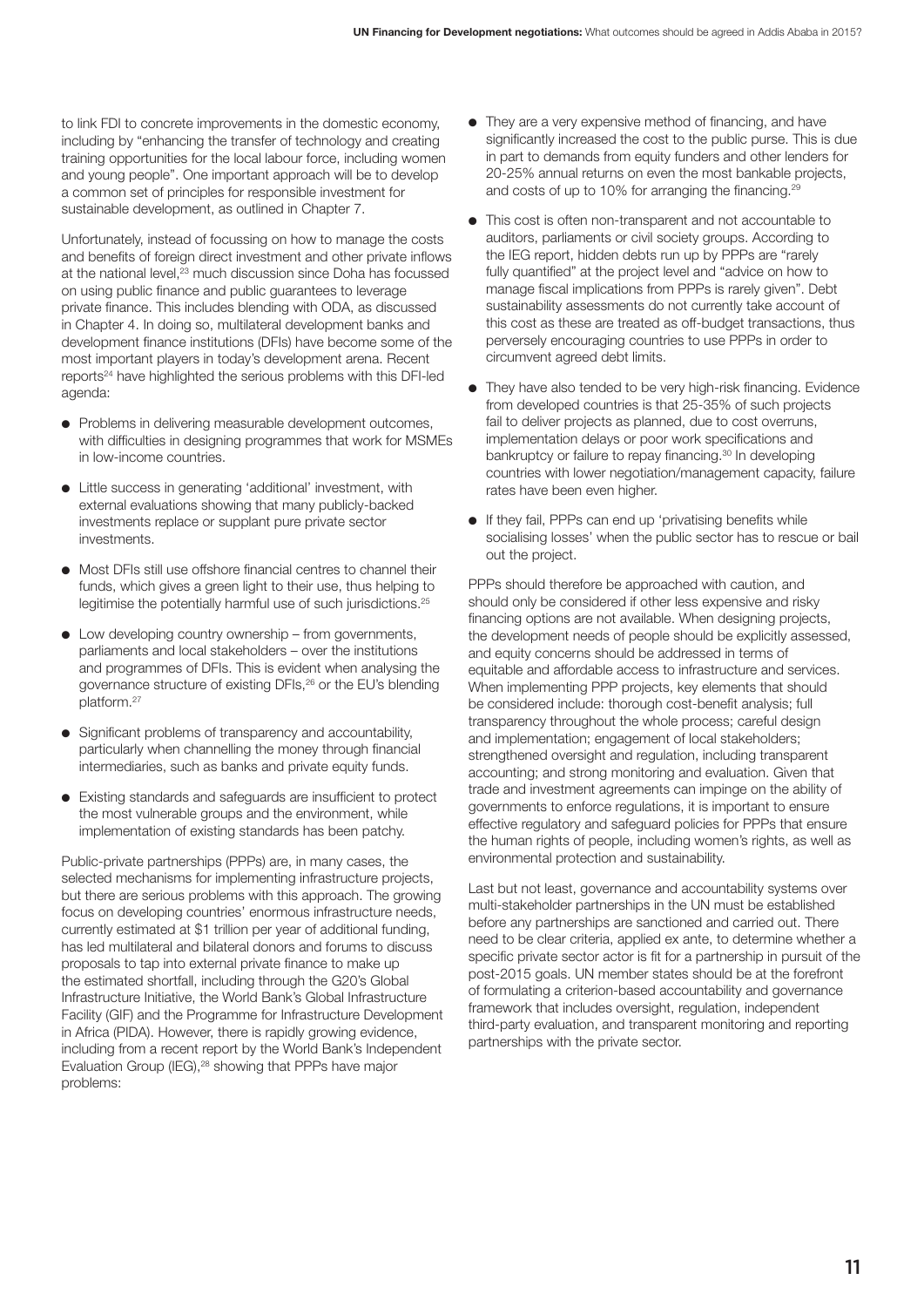### **International** 3 Interr<br>3 trade

#### Key recommendations

Trade policy should allow developing countries policy space – including the ability to focus on impacts on unemployment, vulnerable people, gender equality and sustainable development – rather promoting liberalisation as an end in itself. We recommend:

- A comprehensive review of all trade agreements and investment treaties to identify all areas where they may limit developing countries' ability to prevent and manage crises, regulate capital flows, protect the right to livelihoods and decent jobs, enforce fair taxation, deliver essential public services and ensure sustainable development.
- A review of all intellectual property rights regimes that have been introduced in developing countries through FTAs, to identify any adverse impacts on public health, the environment and technology development, among other areas.

#### Key issues

International trade plays an important role in development, and trade policies are an important tool that developing countries can use to support the growth of domestic industries with greater added value, not just as commodity producers. However, the current trade regime has pushed developing countries to open their markets both through the WTO and through regional and bilateral trade and investment treaties, which reduces their policy space to address their development needs while doing little to address rich countries' trade-distorting policies.

The fundamentally important point for everyone who cares about sustainable development is that developing countries must be accorded the policy space to determine whether, how and when they want to liberalise sectors and markets. Trade liberalisation should not worsen unemployment, hurt vulnerable people, undermine gender inequality or threaten sustainable development or the environment.

Although we will focus on investment as a key issue for FfD, there are many other important trade policy issues that must not be forgotten. Monterrey recognised the real development issues that developing countries wanted to see addressed, and listed many of them:

"*…trade barriers, trade-distorting subsidies and other tradedistorting measures, particularly in sectors of special export interest to developing countries, including agriculture; the abuse of anti-dumping measures; technical barriers and sanitary and phytosanitary measures; trade liberalization in labour intensive manufactures; trade liberalization in agricultural products; trade in services; tariff peaks, high tariffs and tariff escalation, as well as non-tariff barriers; the movement of natural persons; the lack* 

*of recognition of intellectual property rights for the protection of traditional knowledge and folklore; the transfer of knowledge and technology; the implementation and interpretation of the Agreement on Trade-Related Aspects of Intellectual Property Rights in a manner supportive of public health; and the need for special and differential treatment provisions for developing countries in trade agreements to be made more precise, effective and operational.*"

However, most of these issues have been sidelined, which is why the Doha 'development round' took so long to negotiate, and is still not finalised. Many key issues remain outstanding. For example, as heads of state noted in Doha, developed countries should aim for "the goal of full duty-free and quota-free market access for all least developed countries." However, this is still not a reality. Policy flexibilities to protect agriculture in developing countries should be proportionate to the flexibilities currently available to developed countries. In particular, developing countries should be allowed to protect their agriculture using a flexible and effective Special Safeguard Mechanism. Trade Related aspects of Intellectual Property rights (TRIPS), plus provisions such as data exclusivity and patent term extension, have pushed smaller and cheaper producers, most often based in developing countries, out of production, leading to higher costs for essential medicines and health care, agrochemicals (and therefore food), which damage development and hurt the poor. Even use of TRIPS flexibilities allowed by the WTO to protect public health or the environment are being challenged and affordable access to technology is clearly hampered by intellectual property rights required by the WTO's TRIPS Agreement. It is time for an urgent review of all intellectual property rights regimes that are have been introduced in developing countries through Free Trade Agreements, to identify any adverse impacts on public health, the environment and technology development, among other areas.

In the area of investment policy, FfD has been able to take important steps forward. In 2012 there were 3,196 investment treaties globally,<sup>31</sup> many of them affecting developing countries. There are also important investment chapters in free trade agreements. While these treaties and agreements are supposed to both protect foreign investors and benefit recipient countries, the World Bank and others have found that there is little correlation between having an investment treaty and increased investment.32 There is also a growing number of investment disputes and "persistent concerns about the [investment arbitration] regime's systemic deficiencies".<sup>33</sup> 2012 saw the highest number of international claims filed against states by foreign companies, with 66% filed against developing countries.<sup>34</sup>

The treaties often suffer from a number of problems that make it almost impossible for developing country governments to predict the impacts of the deals, including vague definitions of key terms such as 'investment' and 'fair and equitable treatment'.35 In practice, these treaties and agreements can make it harder for developing countries to maximise the benefits of FDI, for example, by restricting their ability to require technology transfer or employment of local staff. They may also restrict the ability of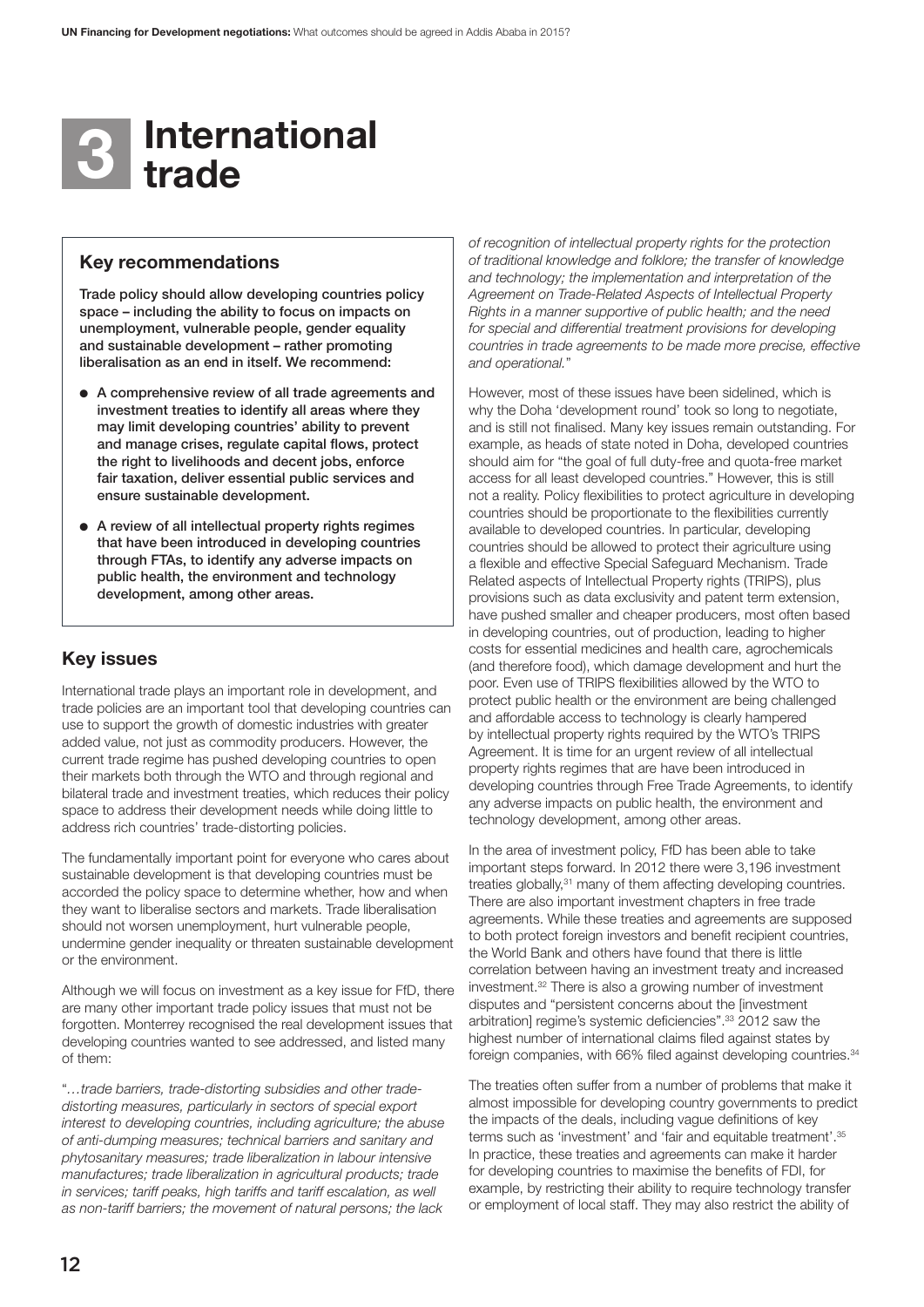governments to prevent 'hot money' outflows from destabilising their economies.

A comprehensive review of existing treaties is needed to identify all the elements that restrict valuable policy space for developing countries, or that may have negative development outcomes. Such a review should include participation by all relevant stakeholders including civil society groups. This review should include examining investor-state-dispute-settlement clauses as well as the definition of investment. The investorstate-dispute-settlement clause in bilateral investment treaties and FTAs agreements allows transnational corporations to sue governments in closed-door international arbitration cases for extraordinary financial sums. This trend is freezing policy regulation to support the public interest worldwide. Most developing country governments lose these cases due to lack of adequate financial resources to fight their corner. More than half of these cases are in the area of natural resources<sup>36</sup> threatening access to land, to clean water and air, and preventing environmental sustainability and conservation. They also disproportionately punish women and children, indigenous and local communities, the elderly and persons with disabilities.

In addition, governments should undertake mandatory human rights impact assessments of multilateral, plurilateral and bilateral trade and investment agreements, especially agreements between countries in the global north and global south, focusing especially on the rights to development, and the specific rights to food, health and livelihood, taking into account the impact on marginalised groups.

The WTO (as well as bilateral and plurilateral trade and investment agreements) is adversely affecting people's rights, including their right to development by: forcing tariff cuts in key sectors like agriculture, infant industries and essential services; unfair agricultural subsidy rules; forcing investment in natural resources, and in sensitive goods and services. Many of these agreements also prevent local value addition by banning export taxes (through FTAs). For example, refusal to grant special and differential treatment to developing countries and least-developed countries (LDCs) is threatening their right to development. At the present moment in the WTO, not allowing essential subsidies to small producers for supporting a public food distribution programme is challenging the right to food of the people of India.

As the South Centre and others nave noted, the outcome of the December 2013 WTO Bali Ministerial Conference was unbalanced, with developed countries winning binding enforceable agreement on trade facilitation – a so-called 'Singapore issue' – while LDC issues had only non-binding outcomes. Since then, developed countries have continued to push for the inclusion of other Singapore issues, including investment liberalisation, despite opposition from developing countries that continue to push for the Doha round to be genuinely development-focussed.

Finally, aid for trade should not be conceived as a substitute for a reformed trading system that refocuses its objectives on achieving full employment and sustainable development. Aid for trade can only succeed if it is unconditional, non-debt creating, additional to existing commitments and oriented towards building the productive capacities of recipient countries, rather than the mere implementation of trade rules.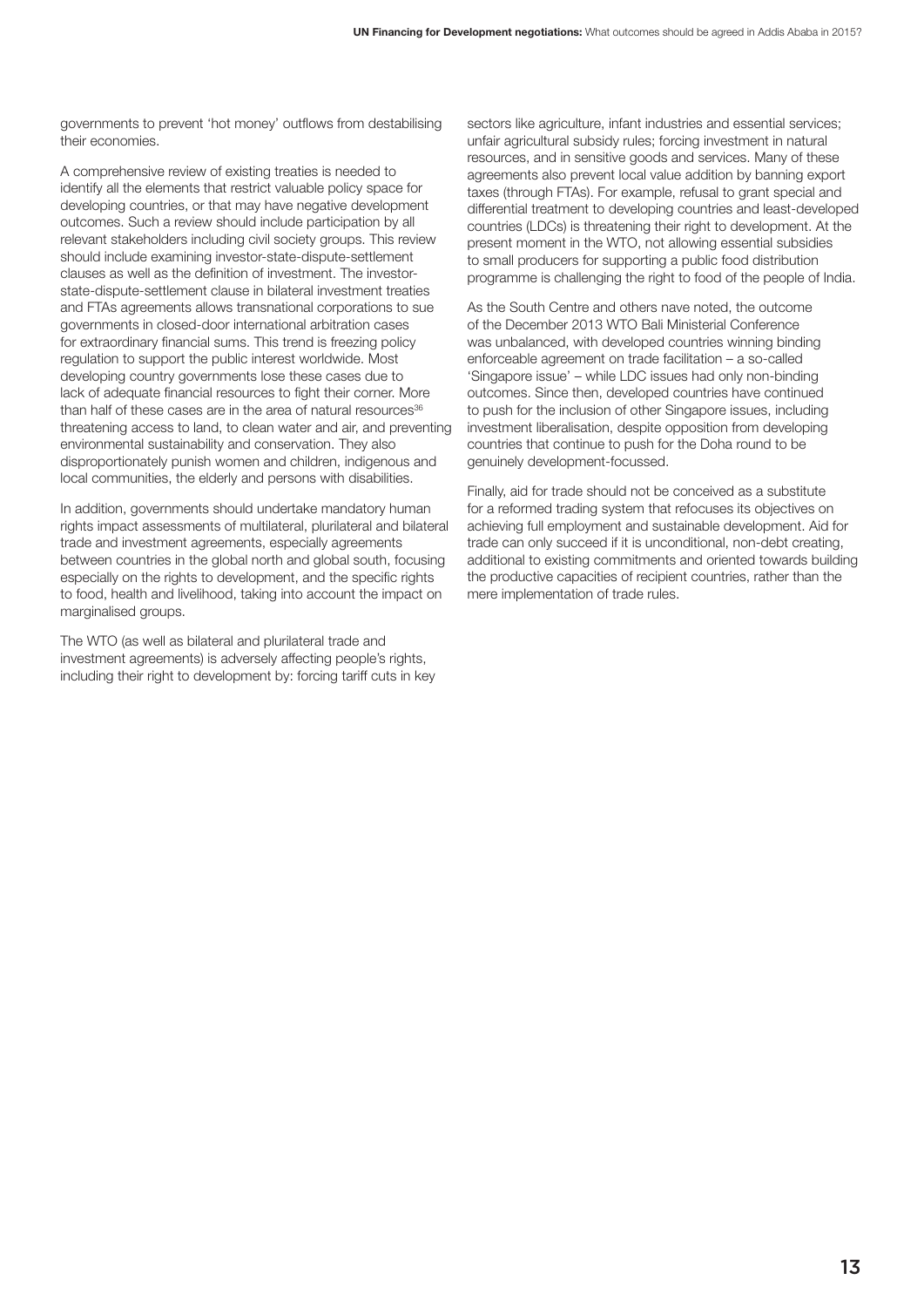### **1 ODA and other international public** 4 ODA and other internationally contained to the support for development

### Key recommendations

The Addis Ababa FfD conference provides an opportunity to strengthen commitments to improving the quality and quantity of ODA, to put in place much firmer and more specific follow-up mechanisms, and to push for new and additional sources of public finance. Our recommendations are:

- Developed countries should set binding timetables through national legislation to meet their outstanding 0.7% GNI ODA commitment, and commitments to LDCs, within five years and ensure these flows support democratic ownership, transparency, accountability, inclusiveness and maximise poverty eradication impacts. The UN's Development Cooperation Forum (DCF) should be tasked with reviewing, monitoring and reporting on these.
- ● All donors should ensure that ODA represents genuine transfers to developing countries, including ending the tying of aid both formally and informally, ensuring additionality, removing in-donor student and refugee costs as well as debt relief from ODA, providing the majority of their assistance in the form of grants, and reforming concessional lending by reflecting the real cost of loans to partner countries including by deducting interest repayments.
- A levy on financial transactions carried out by finance firms, rather than individuals, should be implemented on assets such as shares, bonds, currency and their derivatives, and the revenue should be used to finance sustainable development.

### Key issues

ODA remains a critical resource, particularly for the world's poorest countries. However, its value has been severely undermined by failures of rich countries to meet the UN target to provide 0.7% of their GNI as ODA and lack of progress on the Paris/Accra/Busan<sup>37</sup> commitments on aid effectiveness to stop the bad practices that significantly undermine ODA.

Although ODA rose in 2013, after two years of decline, it stands at 0.3% of GNI of the OECD's Development Assistance Committee (DAC) members.<sup>38</sup> This amount is less than half the 0.7% target that most donors agreed to achieve initially by 1985 and again by 2015. While some donors continue to take this target seriously, with five countries achieving the 0.7% target, it is unlikely that donors will be able to scale up their commitments before the 2015 deadline. Donor countries that have committed to, but not yet delivered on, the 0.7% target must implement a clear and actionable timetable or risk undermining their credibility as providers of ODA. This is needed to make good the failure to follow up on the proposal at the Doha FfD conference to "work on national timetables, by the end of 2010, to increase aid levels … towards achieving the established ODA targets", and "to establish, as soon as possible, rolling indicative timetables that illustrate how they aim to reach their goals". The DCF could play a critical role if it were mandated to report comprehensively on an annual basis on trends in ODA, including donors' net transfers against agreed targets. We examine climate finance in more detail in Chapter 7, but it is critically important that other promised transfers to developing countries such as climate finance should be new and additional to the 0.7% commitments.

ODA quality is equally important but is consistently undermined by the failure of the donor community to fulfil the aid effectiveness commitments agreed in a series of agreements begun in Rome in 2003 and reaffirmed in Busan in 2011. The Monterrey declaration itself called on donors "*to make ODA more effective" and Doha FfD conference encouraged "all donors to improve the quality of aid, increase programme-based approaches, use country systems for activities managed by the public sector, reduce transaction costs and improve mutual accountability and transparency and … untie aid to the maximum extent.*"

Unfortunately, the promises to make aid more effective by increasing developing country ownership stand in stark contrast to reality: ODA continues to be controlled by providers who keep hold of decision-making power about country allocation and often sectorial or project allocation. There is consequently poor democratic ownership, alignment to national development plans is undermined, and predictability remains low because providers can always change their priorities. Country allocation remains distorted by providers' geostrategic priorities, economic interests, post-colonial ties and other foreign policy priorities. Aid is often not rule-, or rights- or needs-based. Only a portion of ODA actually flows to and stays in developing countries, as we note below, and country systems are not widely used: the report to the Global Partnership Meeting in Mexico this year showed that just under half of the aid surveyed used country systems.<sup>39</sup> Providers continue to set up parallel bureaucracies to administer ODA, which can undermine recipients' institutions. Far better systems need to be put in place to measure and monitor how much aid is actually available for developing countries to programme according to their priorities, based on measurements developed by partner countries.

Providers are also increasingly delivering ODA as loans,<sup>40</sup> despite outdated rules allowing profit-making loans to be counted as ODA. While aid figures rose in 2013, the largest increase (33%) was in the use of non-grant instruments such as loans. This trend is at the expense of the poorest countries, as loans are mostly targeted to middle-income countries, witnessed by a 4% decline in ODA to sub-Saharan Africa in 2013. The use of loans instead of grants will lead to repayments in the future, increasing the debt burden of partner countries. As Chapter 5 shows, there is a growing consensus that rising debt levels combined with sluggish growth indicate that a new debt crisis is likely to emerge in the near future. Donors should provide their financial assistance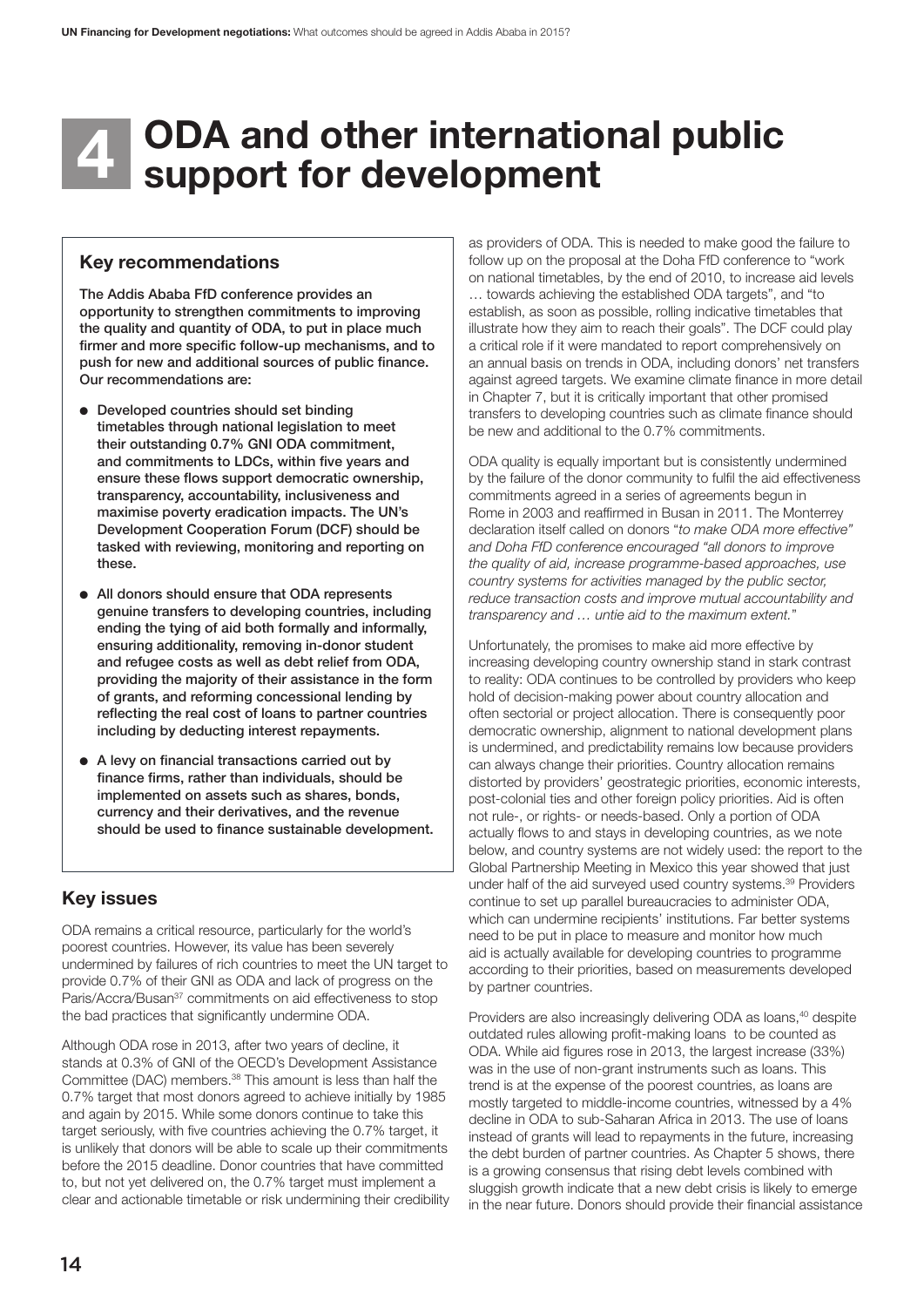primarily as grants in order to make sure that they do not increase the debt burden and debt vulnerabilities of developing countries.

Other loopholes in ODA reporting rules allow donors to report in-donor student and refugee costs as ODA – inflating ODA by an estimated \$2.7 billion in the EU alone in 2012.<sup>41</sup> Many donors continue to tie their ODA to the purchase of goods and services from companies in donor countries – rather than from local business – increasing costs significantly, and ruling out the 'double dividend' of stimulating the recipient's economy through purchasing locally. Eurodad research<sup>42</sup> shows that the majority of ODA is spent through public procurement contracts, buying goods and services from companies, and the majority of these contracts are informally tied and won by companies from donor countries. Efforts should be scaled up to stop informally tied aid practices that de facto exclude entrepreneurs in partner countries from winning ODA-funded contracts. Reforming ODA procurement, including by proactively encouraging local companies to bid for tenders, setting social and environmental targets and domestic preferences should be part of a broader commitment to mainstreaming sustainable public procurement. Monterrey also raised the need for "*donor countries to take steps to ensure that resources provided for debt relief do not detract from ODA resources intended to be available for developing countries*": a promise that has not yet been fulfilled.

Finally, there is an increasing trend to 'blend' ODA with private sources of finance, which raises significant concerns that have never been properly recognised or addressed by the donor agencies who are driving this agenda, including the European Commission. The UN Secretary General's report to the DCF43 summarised these well:

"*…lack of clarity on additionality and purpose; limited influence of donors and recipients on investment design and implementation; diminished transparency and accountability; risk of misalignment* 

*of private sector and country priorities; danger of increased debt burden; inattention to small- and medium-enterprises; and the opportunity cost incurred when use of public money to mobilize private resources does not have the same or a larger development impact than if it had been devoted directly to a developmental purpose; and the risks of misappropriation.*"

Given these serious problems, and the severe lack of developing country ownership over existing blending mechanisms, we believe that this agenda should not be pursued further until a developing country-led review has taken place, including examining whether other ODA modalities, such as supporting public investment in health, education and infrastructure, could prove to be more effective ways of supporting the private sector in developing countries.

The Doha declaration encouraged "… the scaling up and the implementation, where appropriate, of innovative sources of finance" and said that "these funds should supplement and not be a substitute for traditional sources of finance". However, as the term 'innovative' has since been used for a wide variety of different mechanisms, not just the public sources it was originally intended for, we focus on its original meaning, as used at Doha: the need for new and additional public sources of financing for development. Such sources have generated in excess of \$7 billion since 2006 through measures such as micro-tax on airline tickets. New public sources of finance can provide much needed additional resources for development, which should be above and beyond the 0.7% commitments of GNI to ODA. In particular, we recommend using the revenue from the implementation of a levy on financial transactions carried out by finance firms, rather than individuals, on assets such as shares, bonds, currency and their derivatives. Adoption of such a measure will serve to enhance the stability of the world's financial system to the benefit of both developed and developing countries by incentivising longterm investment over short-term trading.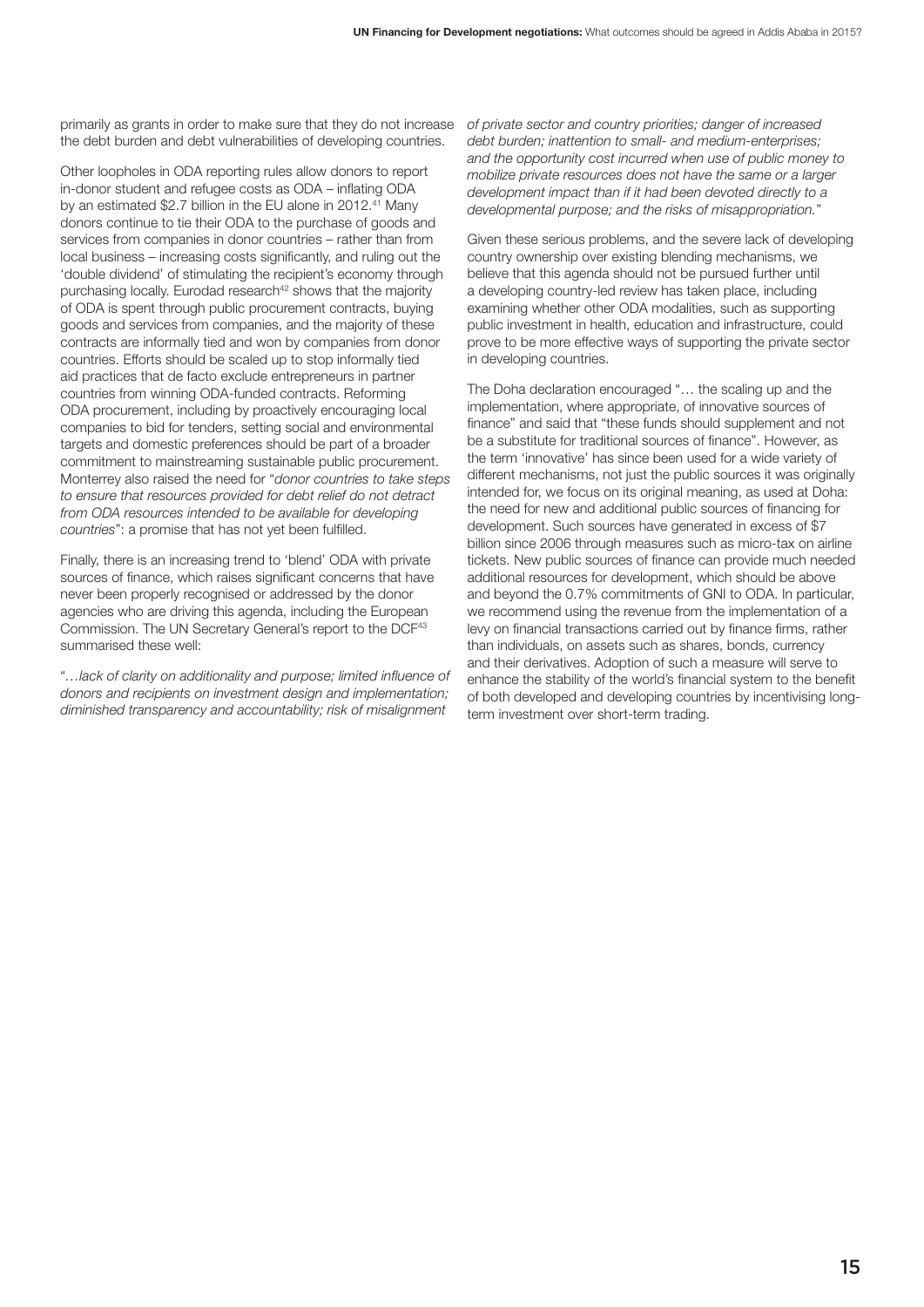### **External** 5 Exter<br>Debt

### Key recommendations

The recent UNGA resolution<sup>44</sup> that mandates the "establishment of a multilateral legal framework for sovereign debt restructuring processes" is a critically important opportunity to put in place effective international mechanisms for preventing and resolving future crises: it must not be wasted. Addis Ababa can support this process. We make the following recommendations:

- Reaffirm the commitment to agree to a multilateral legal framework for sovereign debt restructuring processes during the 69th session of the UNGA, with a concrete proposal tabled before July. This framework should: be situated in a neutral forum independent of debtors and creditors, including large lenders such as the IMF; be comprehensive of all creditors, including the private sector, multilateral institutions and governments; provide a human needs-based approach to debt sustainability: hold creditors and debtors to account for irresponsible behaviour; and give all stakeholders, including civil society, the right to be heard and give evidence.
- $\bullet$  In order to scrutinise the existing legacy debt along responsible financing standards, including examining the legitimacy of the debt, independent debt audits should be commissioned with commitments to cancelling debt found to be illegitimate.

### Key issues

Debt vulnerabilities around the world are high and growing:

- LDCs have riskier debt profiles as they scale up borrowing and start to add private finance raised on financial markets to the concessional loans that they receive from bilateral and multilateral creditors. In the low-income country group alone, 16 countries are currently in debt distress, or at high risk of debt distress.
- Many emerging markets suffer from volatility and the risks of crisis caused by international capital flow reversals or the bursting of speculative bubbles.
- Even in developed countries, including most of Europe, sovereign debts have reached the highest peacetime levels ever.

Debt crises risk wiping out the global development progress made over decades. In countries where a large share of the population lives near or below the poverty line, the economic dislocations of debt crises will cost lives. While middle-income and high-income countries are usually more resilient, a new debt crisis in one of the major emerging economies, or an advanced economy, would have global repercussions due to the high interconnectedness of financial markets.

Even in countries that do not suffer from an acute debt crisis, debt service competes with development spending for limited public resources. Doha stressed the need "to recognize that furthering development and restoring debt sustainability are the main objectives of debt resolution". It is necessary to recommend a fundamental reconsideration of how the international community plans to finance development in a sustainable way, including the development of a debt sustainability framework that takes the financing needs of sustainable development goals and responsible financing standards into account, which can guide debt relief and restructuring processes. These will remain essential if the SDGs are to be reached in all countries. This new framework should include the risks that surging levels of private debt and new instruments such as public-private partnerships bear.

In order to scrutinise the existing legacy debt along responsible financing standards, including examining the legitimacy of the debt, creditors and debtors should commission independent debt audits, and commit to cancelling debt found to be illegitimate. We highlight the need for UN leadership on responsible financing standards in Chapter 7.

While the debt picture has evolved, the architecture for debt crisis prevention and management has not. Debt crises continue to be addressed too late and too slowly. The institutions that conduct debt restructurings – the Western creditors' Paris Club and the IMF – are creditor-dominated and thus unable to make independent judgements and assessments. Neither can they deal comprehensively with debt crises, as they are only in charge of certain categories of debt. Private creditors' participation in debt restructurings is not legally binding and enforceable, which is why vulture funds can sue debt crisis countries for full payment. Last but not least, development needs and human rights are not taken into account by existing institutions, so the harm that debt crises do to affected nations' economy and populations is not sufficiently mitigated.

To address these issues, the international community has done a lot of conceptual work since Monterrey on preventing and managing debt crises, but legally binding instruments are needed. UNCTAD has developed Principles on Promoting Responsible Sovereign Lending and Borrowing.45 At Addis Ababa, governments should affirm their commitment to the full implementation of the UNCTAD Principles and should report periodically on the progress made. They should also reaffirm that debtors and creditors must share the responsibility for preventing and resolving unsustainable debt situations.

Concepts for a new debt workout mechanism are being developed at UNCTAD,<sup>46</sup> the UN Department of Economic and Social Affairs (UNDESA)<sup>47</sup> and by academic initiatives.<sup>48</sup> The IMF<sup>49</sup> proposed stronger collective action clauses as an alternative to a real statutory debt restructuring regime. Recent events, in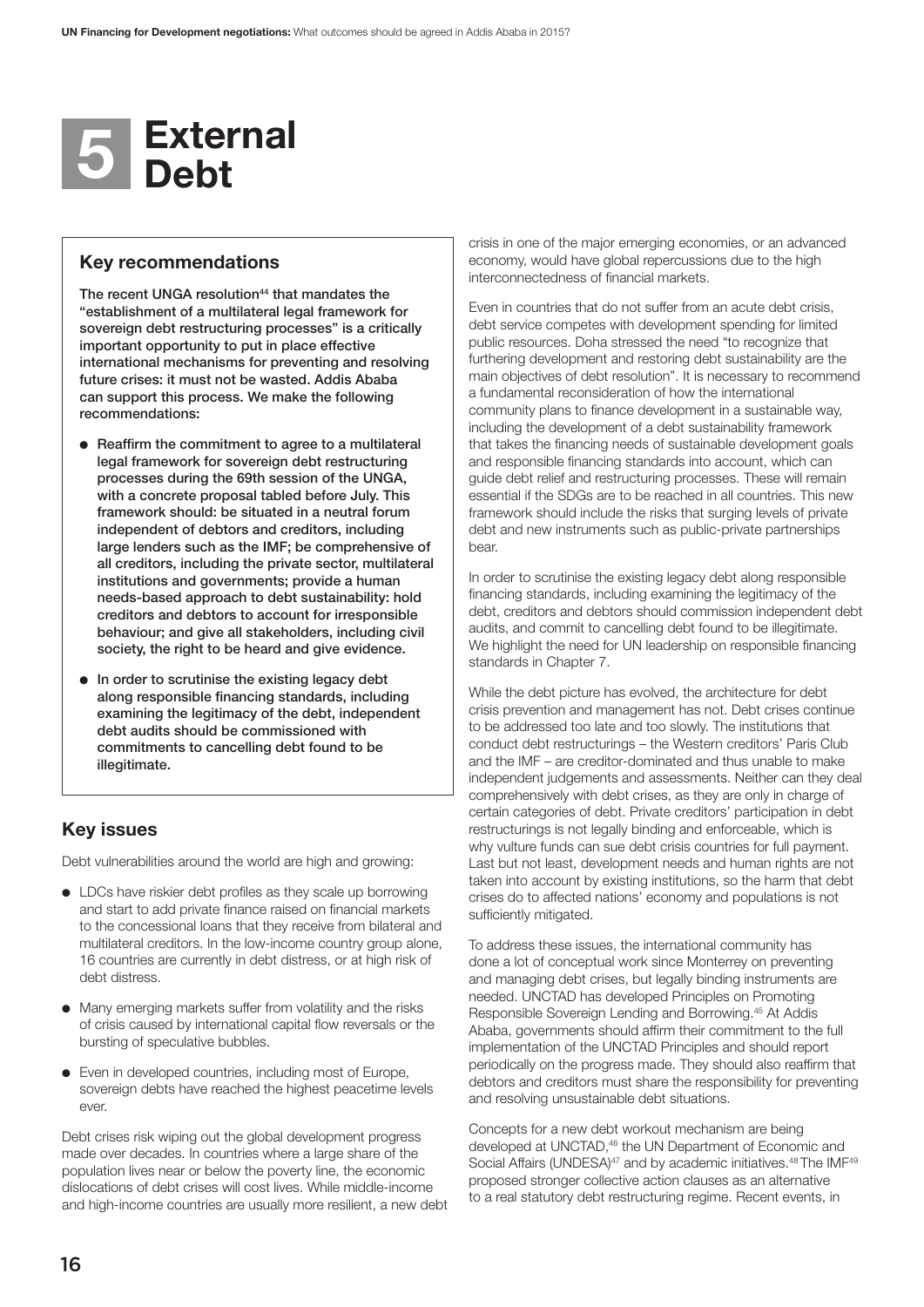particular the massive private creditor bail-out in Greece and the lawsuit of holdout creditors (vulture funds) against Argentina in New York, demonstrate clearly that the existing inadequate regime is in urgent need of reform.

In September 2014, the UNGA passed a resolution that aims to create a multilateral legal framework for sovereign debt restructurings. This is one of the most critically important elements of a stable and development-oriented international financial system that has long been missing. This landmark Resolution was followed by a second Resolution by the UN Human Rights Council that put debt restructurings firmly in the context of the realisation of human rights. At Monterrey, governments said they "*would welcome consideration by all relevant stakeholders of an international debt workout mechanism, in the appropriate forums, that will engage debtors and creditors to come together to restructure unsustainable debts in a timely and efficient manner*". It is time to make good on this promise of Monterrey, and establish a debt workout mechanism that promotes fair burden sharing between debtors and creditors, and minimises moral hazard. Fourteen years later, the Addis FfD Conference is a key and long-delayed opportunity to promote and work towards the implementation of this vital reform.

To be effective, it is important that the framework should meet the following minimum requirements. First, to ensure credibility and even handedness, it should be situated in a neutral forum independent of debtors and creditors, including large lenders such as the IMF. Second, it will not work unless it is comprehensive of all creditors, including the private sector, multilateral institutions and governments. Third, the only way to ensure it can help prevent the huge human costs of debt crises, and be consistent with internationally agreed standards, is through providing a human needs-based approach to debt sustainability. Fourth, it will need the teeth to hold creditors and debtors to account for irresponsible behaviour. Finally, to improve effectiveness and strengthen legitimacy and public support, it should give all stakeholders, including civil society, the right to be heard and to give evidence.

Finally, it is important to note that official lenders, particularly the IMF and the World Bank, have often attached economic policy conditions to their lending. This damages democracy by making governments answerable to international financial institutions rather than their own populations, and has often entailed significant and controversial policy changes, which have had significant negative effects on poverty and human rights. Recent research has shown that the IMF has in fact increased its use of economic policy conditionality in recent years.<sup>50</sup> It is time for the practice of attaching economic policy conditions to loans to end.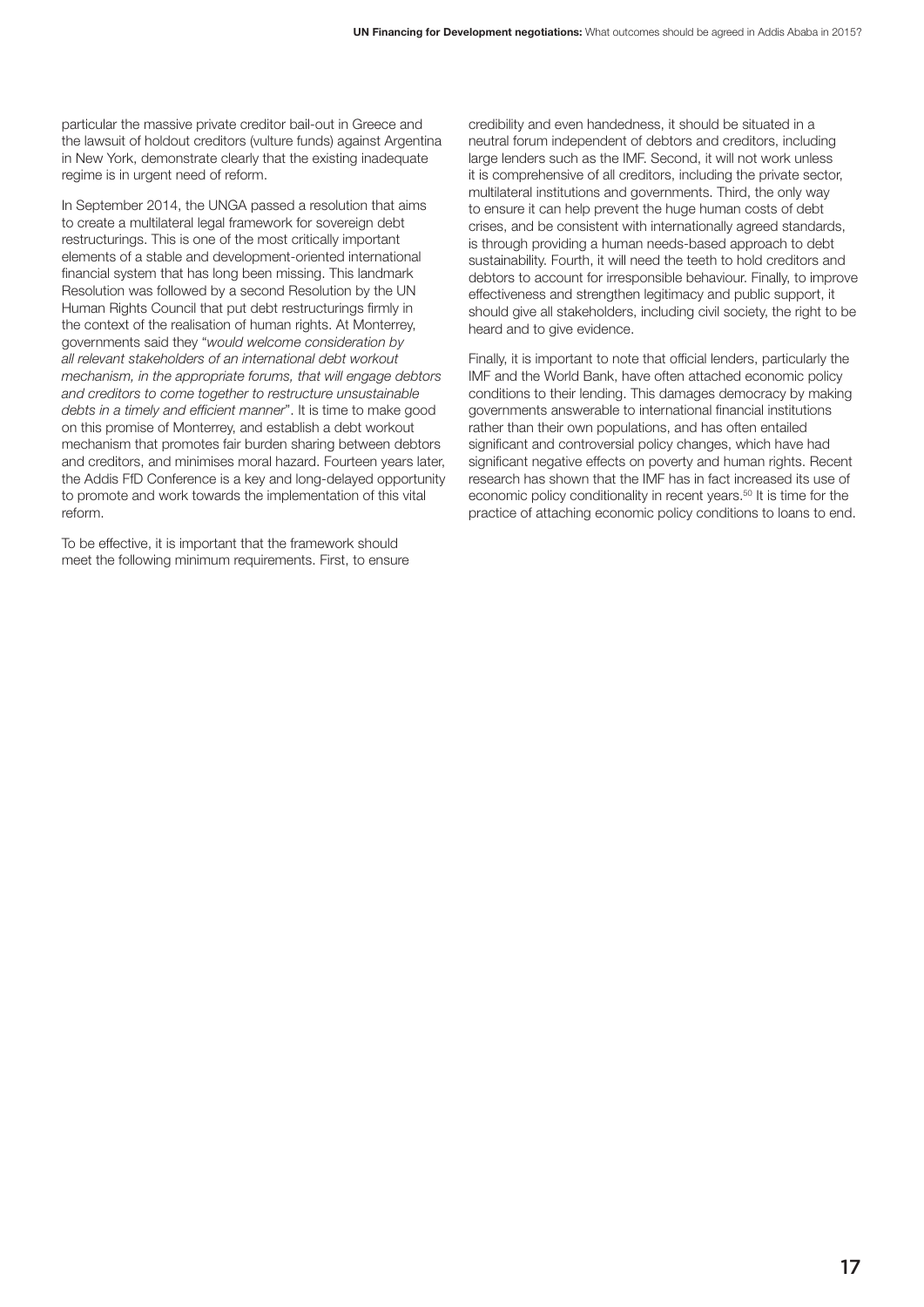### 1 Systemic issues: effective, inclusive **6** Systemic issues: effective, inclusi<br> **6** global governance and monetary system reform

### Key recommendations

The system of global economic governance is in urgent need of an overhaul to give developing countries a fair and equitable seat at the decisionmaking table at all international organisations and financial institutions, to strengthen transparency and accountability, and to tackle key international problems, while respecting developing countries' policy space. We recommend:

- Setting up a process to establish a Global Economic Coordination Council at the UN to assess developments and provide leadership on economic issues while taking into account social, human rights and ecological factors.
- ● Issuing \$250 billion in new SDRs annually, with the allocation based on economic need and the majority going to developing countries, and amending the IMF's Articles of Agreement to allow this.

### Key issues

Most developing countries are excluded from decision-making at many powerful international financial institutions (IFIs), such as the Financial Stability Board (FSB), while reform at the Bretton Woods Institutions is so slow and minor that they continue to slip further away from global economic realities and basic democratic standards.

In the wake of the economic crisis, the FSB was given a key role in setting new standards and agreeing new regulatory proposals in the financial sector. However, its membership is extremely problematic. Although it includes G20 member states, several of which are large emerging markets, it excludes the vast majority of UN member states, and includes several smaller jurisdictions that are at the centre of financial secrecy and tax dodging problems, including Switzerland, the Netherlands and Singapore.<sup>51</sup> This is just one example: several globally important international financial standard-setting bodies exclude most or all developing countries, including the Basel Committee on Banking Supervision, and the Bank for International Settlements. Others are private entities, such as the International Accounting Standards Board, with no effective public oversight or participation. Not only are developing countries being excluded from making rules or setting standards that will affect them, but as we have seen in the case of tax policy and the OECD, the agreements made will not benefit from the increased scrutiny and greater support that true participation entails.

At Doha, heads of state agreed that "*the reform of the international financial architecture should focus on providing greater transparency and strengthening the voice and participation of developing countries and countries with economies in transition in international decision-making and norm-setting*". However, current reform efforts are weak. For example, the FSB is currently reviewing the structure of its representation, but no public details are available on how civil society groups and other stakeholders, including the countries that are not represented in the FSB, can feed in. The FSB, Basel Committees, and other bodies that set the financial sector 'rules of the game' should take immediate steps to open their membership, with the goal of achieving balanced, institutionalised and full participation by developing country governments.

Heads of states agreed at Doha in 2008 that: "the Bretton Woods institutions must be comprehensively reformed",<sup>52</sup> yet it is at the Bretton Woods institutions that the governance gap is most problematic, because they still wield considerable power and influence in developing countries, particularly during times of crisis. In 2010, the IMF agreed minor reforms to its voting structure that independent analysis shows would have reduced the voting share of 'advanced economies' by less than 3%, to 55% of the total.53 Even this minor shift – which still leaves the rich world in control of the institution – has not yet been ratified by the US, which, because it holds enough votes to veto such changes, has prevented the 2010 deal from being implemented. The extension of the use of double majority voting at the IMF – requiring relevant majorities of both votes and countries for all decisions – would be a simple but effective way of giving developing countries a fair voice. The World Bank often trumpets that developing countries have half the votes and board seats, but this is simply not true: the claim is based on counting 16 rich countries such as Saudi Arabia as 'developing countries'. In fact, independent analysis shows that high-income countries retain over 60% of the vote at the Bank.<sup>54</sup> The World Bank should implement equality in voting shares between borrowing and non-borrowing countries, as a first step towards more significant reform.

In addition, transparency and accountability standards are woefully inadequate at most international institutions dealing with economic and financial issues, meaning people's voices and concerns often play second fiddle to the interests of powerful multinational corporate interests.

After decades of campaigning by civil society groups, in 2010, the public sector arms of the World Bank agreed to update their transparency policy under the principle that all documents should be publicly available, with a limited number of exceptions. However, even this basic principle is not applied by other international financial institutions, or the private sector arms of the World Bank Group. The right to access information held by public bodies is a fundamental human right, set out in Article 19 of the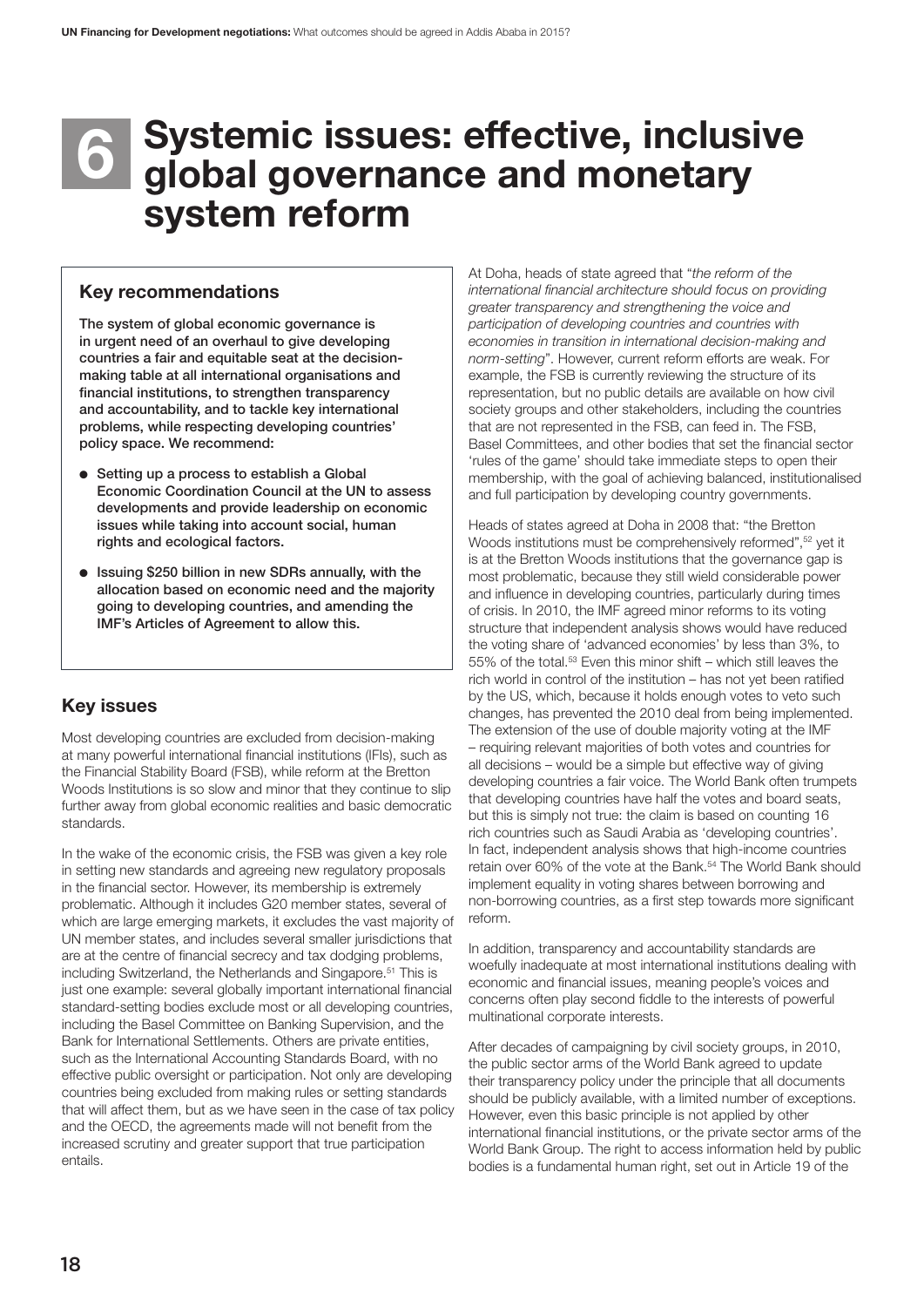United Nations Universal Declaration of Human Rights – a right that is consistently denied by powerful global bodies that set the rules for finance. All international financial institutions should abide by basic transparency standards, as set out in the *Transparency Charter for International Financial Institutions*. 55

In line with Monterrey and numerous UN discussions and resolutions in recent years, the UN has a fundamental role in the promotion of international cooperation for development and for a global economic system that works for everyone. The UNGA and the ECOSOC both play a pivotal role in the voice and substantive outcomes produced by the UN system. However, these important bodies have not been given the sufficient mandate, resources or role and there remains a huge hole at the centre of global economic policy making, with no effective means of coordination or consultation that includes all countries. While the shift from the G8 to the G20 as the focus of global economic discussion signalled a change in power dynamics, the G20 is proving inadequate and ineffective at global coordination. Part of the problem stems from its design: it is an ad hoc body meaning that implementation is undertaken through other institutions, particularly the IFIs, the OECD and the FSB. The other major issue is that the G20 excludes the majority of UN Member States. A far better approach, called for by the UN Commission of Experts on Reforms of the International Monetary and Financial System, would be to set up a Global Economic Coordination Council at the UN, with a mandate to "assess developments and provide leadership in economic issues while taking into account social and ecological factors".<sup>56</sup>

Of course, the solutions do not just lie at the global level: regional alternatives, such as regional monetary units and reserve funds, are a sensible approach, particularly in the absence of effective or inclusive global alternatives. Finally, attempts to better regulate

and coordinate at a regional and global level should not come at the expense of developing countries' policy space to chart their own path to development.

These failures of governance are particularly worrying, given the need to tackle fundamental issues, including the gradual replacement of the dollar as the international reserve currency. The role of the dollar not only gives the US the 'exorbitant privilege' of being able to print the world's reserve currency, but was also a major factor behind the global financial crisis. It allowed the development of huge global imbalances, with the US able to finance deficits by borrowing cheaply from the rest of the world, particularly from emerging markets. All analysts are agreed that sooner or later the dollar will lose this position, as the US share of global economic output continues to shrink, and that if the transition to an alternative is done suddenly, it could trigger a major crisis. The main alternative is to gradually expand the use of the SDR through regular additional allocations of SDRs – in effect to create new reserve assets. In 2009, a G20 agreement led to the issuance of \$250 billion in extra SDRs showing that this is possible. If such assets were directed to developing countries, which would require a change in the IMF's Articles of Agreement, they could also provide a significant boost to their reserve position, reducing the need to hold large amounts of hard currency reserves, which tie up resources that would be better directed to productive investment. On the basis of average historical spreads between the borrowing rate and return earned on reserves, the annual carry cost of reserves to developing countries can be estimated at \$130 billion.<sup>57</sup> This constitutes a net transfer of resources to reserve issuing countries, notably the US. This number would be even higher if the opportunity cost of foregone domestic use were quantified. UNDESA has proposed allocating \$250 billion in new SDRs annually, and ensuring \$100- \$167 billion goes to developing countries.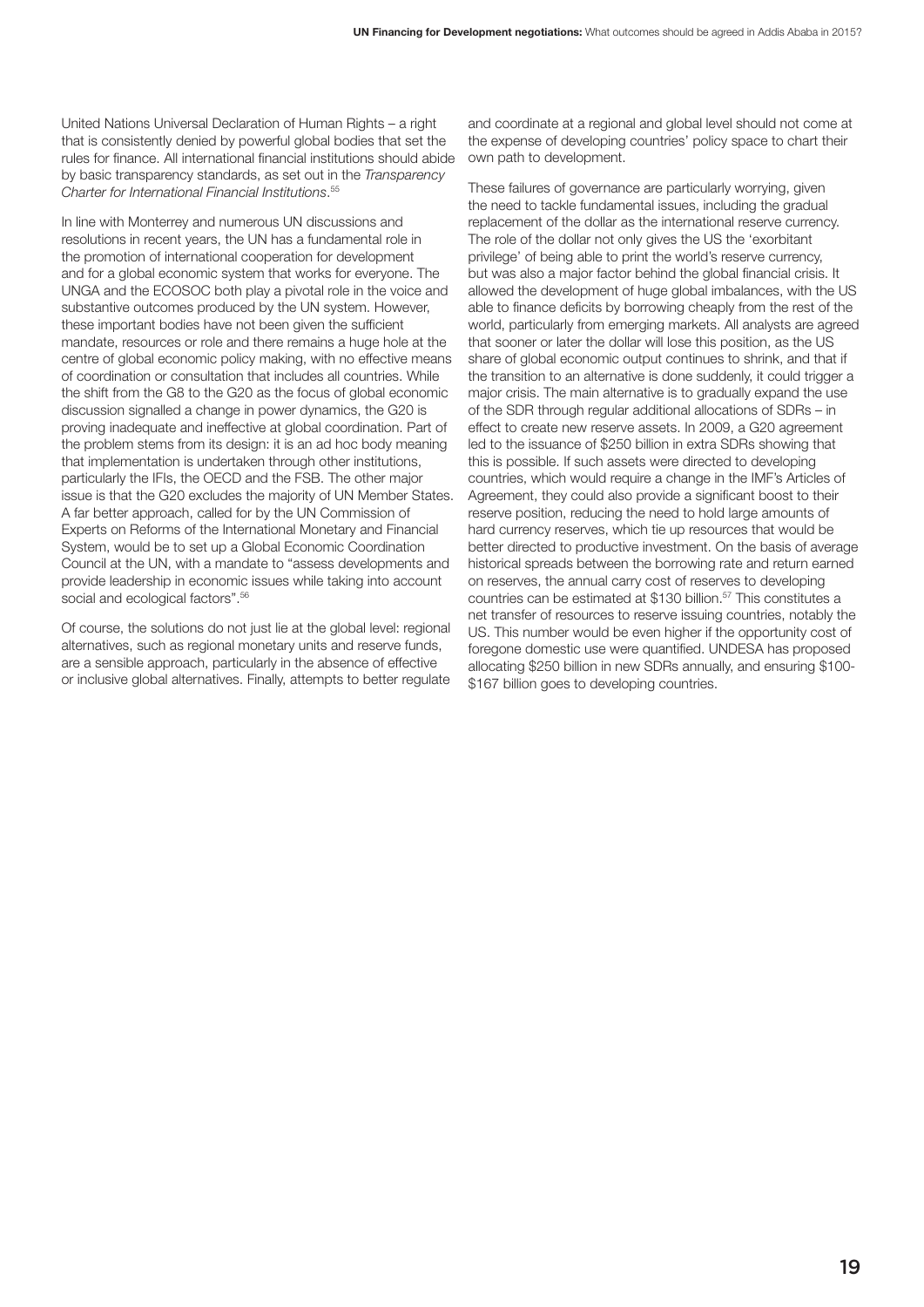# **1 Other important**<br> **1 issues**

Although previous FfD conferences have covered a wide range of important issues, we would like to highlight five in particular that we believe require additional attention.

First, the UN should take seriously the need for better approaches to measuring progress that go beyond shortterm economic indicators such as GDP to include measures of social and environmental well-being, and emphasise how significant inequality, including gender inequality, can be. This issue has been raised by many international institutions and opinion leaders, including the UNDP, European Commission, OECD's Better Life Initiative; UN Secretary General's High-level Global Sustainability Panel, and the 2009 Stiglitz-Sen-Fitoussi Commission, which concluded that a broader range of welfare indicators should be used alongside GDP. National initiatives to go 'beyond GDP' are also growing, including in Bhutan and the United Kingdom. Initiatives such as the UN's Human Development Index provide a useful starting point.

The 2012 UN Conference on Sustainable Development in Rio called for "the UN Statistical Commission, in consultation with relevant UN system entities and other relevant organizations, to launch a programme of work in this area, building on existing initiatives". In Addis, governments could add impetus to this important work, by committing to base future UN assessments on this broader measure of progress.

Second, by developing an initiative on responsible financing standards, the UN could pull together and strengthen the various existing initiatives and proposals, and help ensure that standards are properly implemented. The main international initiatives and proposed frameworks include the UN Environment Programme (UNEP) Principles for Responsible Investment, UNCTAD's Principles on Responsible Sovereign Lending and Borrowing, the OECD's Guidelines for Multinational Enterprises and the International Finance Corporation (IFC)'s Equator Principles for banks. A common theme is that these tend to be voluntary, focussed on a 'do no harm' approach with poor tools to monitor compliance, and large swathes of finance unaffected by them. Civil society organisations (CSOs) have proposed concrete alternatives, intended to make sure international finance has positive impacts for sustainable development, such as Eurodad's Responsible Finance Charter.58 The FfD conference gives an opportunity for the UN to exercise global leadership by developing and adopting a clear framework that draws together the existing standards, identifies and fills in gaps and strengthens the mechanisms and incentives for compliance. This would include implementing the draft resolution passed in the Human Rights Council in Geneva in June 2014 to establish a working group to prepare an instrument imposing international human rights legal obligations on transnational corporations,<sup>59</sup> and UN member states should complete the establishment and effective implementation of a legally binding multilateral code of conduct for TNCs to secure social responsibility and accountability and prevent restrictive business practices.

Third, given the growing recognition that all forms of development financing have specific threats and opportunities for women's rights, this vital agenda must be fully integrated into FfD negotiations and outcomes. Monterrey highlighted that "gender-sensitive, people-centred development – in all parts of the globe is essential" and issued a call to "mainstream the gender perspective into development policies at all levels and in all sectors". We do not have the space to address this fully here, but will offer two examples of why this is critically important. Resources lost to tax dodging hinder governments' capacities to finance the policy goals to redress long-standing discrimination, and force them to adopt other tax measures such as increased indirect taxation, which have serious and often negative impacts on women's ability to pursue key goods and services. As elaborated in the report by the UN independent expert,<sup>60</sup> due to their socially assigned gender roles, women are disproportionately affected by debt crises, and subsequent economic reforms, which have often resulted in the impoverishment and marginalisation of women, making basic social services even more inaccessible to them, thus deepening gender inequality and contributing to the feminisation of poverty.

Fourth, the 2009 UNGA conference rightly put the reform of financial regulation and the financial sector on the agenda, and the report of experts that fed into it provided useful detail on the myriad of problems that contributed to the biggest financial crash for many decades. The FfD conference should take this agenda forward and support the development of specific proposals in key areas that would form part of the agenda of a UN Economic Coordination Council (see Chapter 6). These would include preventing the problem of 'too big to fail' banks, realigning banking regulations to promote long-term investment and counter-cyclical practices, removing any products that can prove dangerous or destabilising, and regulating commodity markets to avoid excessive volatility and speculative activities, among other measures. Instead, a diversified financial system should serve the needs of people and sustainable development, and should not be prone to damaging financial crises. These policies would be a necessary complement to the measures to tackle illicit financial flows and tax dodging outlined in Chapter 1, and the measures to control capital flows and improve international investment highlighted in Chapter 2.

Finally, it is clear that financing to tackle growing global environmental issues needs to increase dramatically. It should be new and additional to existing ODA commitments, and it should be disbursed in accordance with developing country-led plans. The UN high level panel tasked with assessing biodiversity finance needs estimated them at several hundred billion dollars by 2020.<sup>61</sup> According to lower end estimates, developing countries' climate finance needs are thought to be between \$27-66 billion per year by 2030 for adaptation and \$177 billion per year for mitigation.<sup>62</sup> Biodiversity public finance is needed to ensure that interventions that remain unattractive for the private sector, especially in lower income countries and in marginalised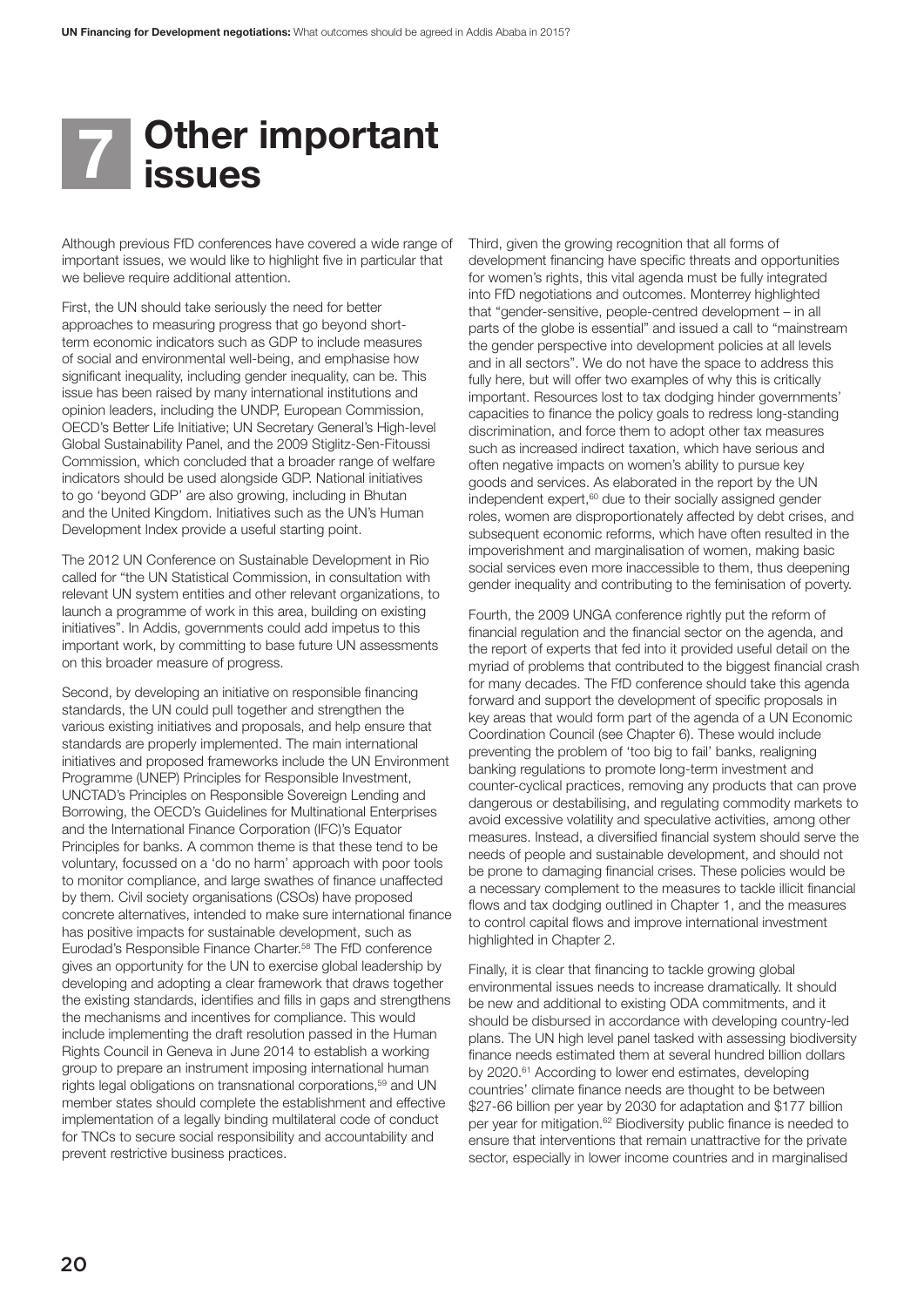communities, receive the required support. Public finance and proper regulation can also help to ensure private finance investments are not detrimental to and benefit the poorest and most vulnerable. It is critical to note that the most comprehensive assessments agree that the costs of inaction are many times greater than these figures.

Governments must meet this challenge in next year's UNFCCC COP in Paris, where climate finance commitments must be included as 'Intended Nationally Determined Contributions'

under a new legally binding agreement. It will be important to ensure that these Paris financial commitments will provide public climate finance that is not double counted as ODA, but instead is adequate, new and additional. Furthermore, climate finance must not come in the form of debt-creating mechanisms or speculative instruments. It must build on the lessons of efforts to improve aid effectiveness, which include prioritising developing country ownership, tracking actual transfers of resources, and avoiding short-sighted donor practices that attempt to link transfers to the narrow self-interest of their own companies.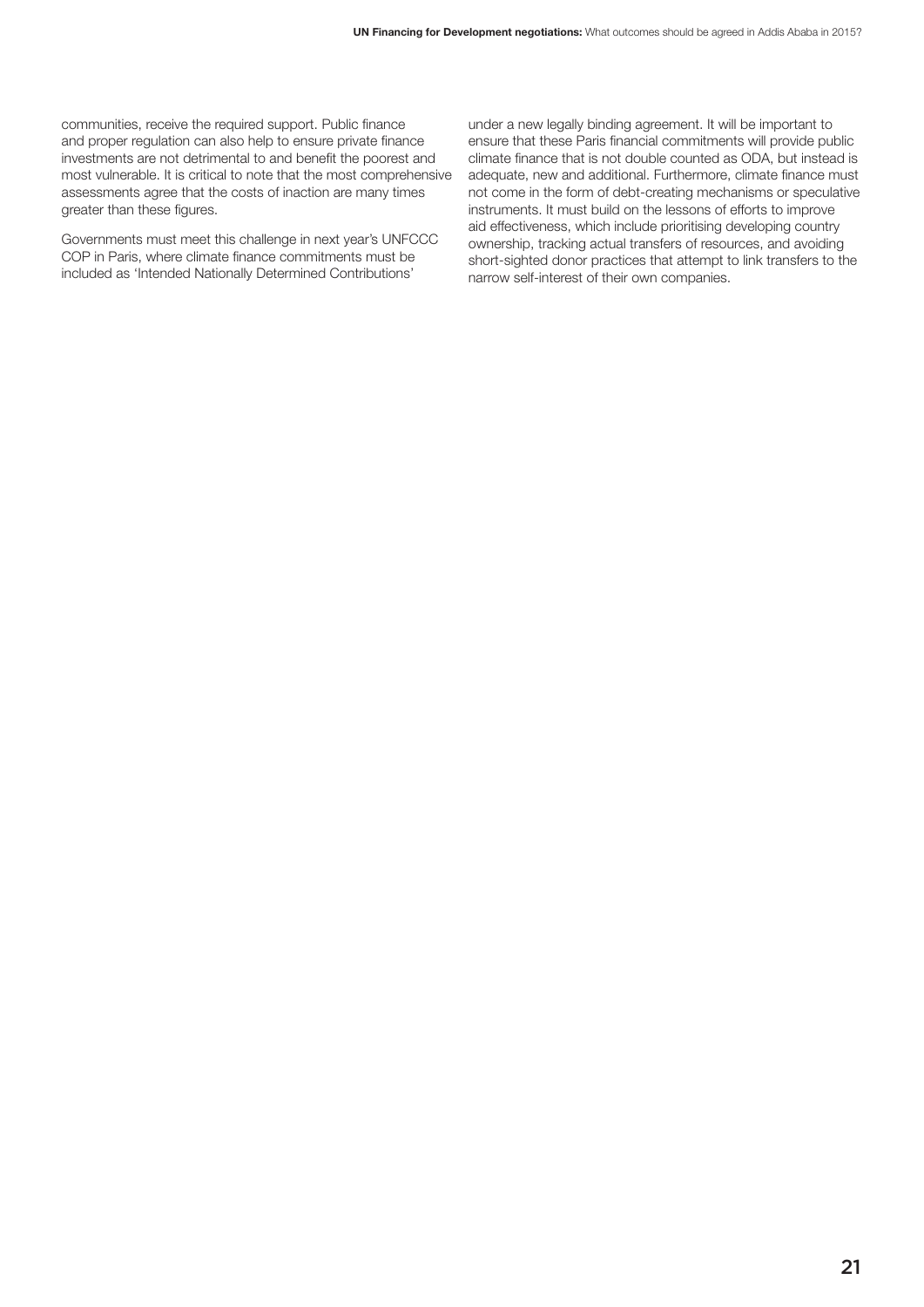### **Endnotes**

- 1 JSAPMDD endorses most of the recommendations in this report.
- 2 UNGA Resolution A/RES/68/304 (2014).
- 3 UN. (2003). *Monterrey Consensus on Financing for Development.*
- 4 UN. (2009). *Doha Declaration on Financing for Development.*
- 5 UN. (2014). *Report of the Open Working Group on Sustainable Development Goals established pursuant to General Assembly resolution 66/288.*
- 6 UN. (2014). *Report of the Intergovernmental Committee of Experts on Sustainable Development Financing.*
- 7 Christian Aid. (2008). *Death and taxes*.
- 8 IMF. (2014). *Spillovers in International Corporate Taxation*.
- 9 OECD. (2014). *Part 1 of a Report to G20 Development Working Group on the Impact of BEPS in low income countries. July 2014*.
- 10 UNCTAD. (2014). *UNCTAD Trade and Development Report 2014*.
- 11 http://www.ohchr.org/EN/HRBodies/HRC/ RegularSessions/Session26/Documents/A\_ HRC\_26\_28\_ENG.doc
- 12 http://www.un.org/en/ga/search/view\_doc. asp?symbol=A/55/1000
- 13 http://www.un.org/esa/ffd/tax/2014ITCM/ StatementG77China.pdf
- 14 http://www.un.org/esa/ffd/tax/2014ITCM/index. htm
- 15 CESR; Christian Aid. (2014). *A Post-2015 Fiscal Revolution*.
- 16 http://www.imf.org/external/pubs/ft/survey/ so/2014/POL031314A.htm
- 17 ActionAid; Eurodad. (2011). *Approaches and Impacts. IFI Tax policy in developing countries.*
- 18 IMF. (2014). *Spillovers in International Corporate Taxation.*
- 19 http://www.imf.org/external/pp/longres. aspx?id=4720
- 20 Griffiths, J., Martin, M., Pereira, J., Strawson, T. (2014). *Financing for Development Post-2015: improving the contribution of private finance. European Union.*
- 21 Development Initiatives. (2013). *Investments to end poverty.*
- 22 UNCTAD World Investment Report 2014, highlighting data difficulties in measuring FDI via SPEs. The report implies that greater data collection is needed. See: http://unctad.org/en/ PublicationsLibrary/wir2014\_en.pdf
- 23 See for example UNCTAD's "common set of principles for investment in SDGs" in its most recent World Investment Report. (http:// unctad.org/en/pages/PublicationWebflyer. aspx?publicationid=937)
- 24 See Griffiths, J., Martin, M., Pereira, J., Strawson, T. (2014). *Financing for Development Post-2015: improving the contribution of private finance.* European Union and Romero, M.J., Van de Poel, J. (2014). *Private finance for development unravelled. Assessing how Development Finance Institutions work.* Eurodad. Brussels and Kwakkenbos, J. (2012). Private profit for public good? Eurodad. Brussels.
- 25 Vervynkt, M. (2014). *Going Offshore. How development finance institutions support companies using the world's most secretive financial centres.* Eurodad. Brussels.
- 26 Romero, M.J., Van de Poel, J. (2014). *Private finance for development unravelled. Assessing how Development Finance Institutions work.* Eurodad. Brussels.
- 27 http://www.eurodad.org/Entries/ view/1546054/2013/11/07/A-dangerous-blend-The-EU-s-agenda-to-blend-public-developmentfinance-with-private-finance
- 28 http://ieg.worldbankgroup.org/evaluations/worldbank-group-support-ppp
- 29 See footnote 20
- 30 See footnote 20.
- 31 UNCTAD. (2013). World Investment Report 2013: Global Value Chains: Investment and Trade for Development. UNCTAD. Geneva.
- 32 See World Bank. (2003). *Do Bilateral Investment Treaties Attract FDI?* and Savant and Sachs. (2009). *The Effect of Treaties on Foreign Direct Investment.*
- 33 Ibid.
- 34 Ibid, p110.
- 35 Khor, M. (2013). *The emerging crisis of investment treaties.* South Centre. Geneva.
- 36 http://www.thirdworldnetwork.net/finance/articlef. php?ac=st&aid=25
- 37 The most recent international agreement is: OECD. (2011). Busan Partnership for Effective Development Cooperation.
- 38 See the list of members here: http://www.oecd. org/dac/dacmembers.htm
- 39 http://www.eurodad.org/Entries/ view/1546202/2014/05/08/The-Global-Partnership-for-Effective-Development-Cooperation-struggles-to-find-relevance
- 40 Colin, S. (2014). *A matter of high interest. Assessing how loans are reported as development*

*aid.* Eurodad. Brussels.

- 41 CONCORD. (2013). *Aidwatch Report 2013*. http:// www.concordeurope.org/publications/item/275-2013-aidwatch-report
- 42 Ellmers, B. (2011). *How to spend it. Smart procurement for more effective aid.* Eurodad. Brussels.
- 43 Report of the UNSG. (2014). *Trends and Progress in International Development Cooperation.* UN.
- 44 See footnote 2.
- 45 http://www.unctad.info/en/Debt-Portal/Project-Promoting-Responsible-Sovereign-Lendingand-Borrowing/About-the-Project/Principles-on-Responsible-Sovereign-Lending-and-Borrowing/
- 46 http://www.unctad.info/en/Debt-Portal/Project-Promoting-Responsible-Sovereign-Lending-and-Borrowing/About-the-Project/Debt-Workout-Mechanism/
- 47 http://www.un.org/esa/ffd/msc/2012EgmSdr2/ index.htm
- 48 http://www.brookings.edu/research/ reports/2013/10/sovereign-debt
- 49 http://www.imf.org/external/np/sec/pr/2014/  $nr14294$ .htm
- 50 Griffiths, J., Konstantinos, T. (2014). Conditionally Yours. Eurodad. Brussels.
- 51 http://www.financialstabilityboard.org/members/ links.htm
- 52 See footnote 4.
- 53 http://www.brettonwoodsproject.org/2010/11/art-567219/
- 54 http://www.brettonwoodsproject.org/wp-content/ uploads/2014/04/WBgovreforms2010.pdf
- 55 http://www.ifitransparency.org/doc/charter\_en.pdf
- 56 UN. (2009). *Report of the Commission of Experts of the President of the UNGA on Reforms of the International Monetary and Financial System*. UN. New York.
- 57 http://www.twnside.org.sg/title2/ resurgence/2010/234/cover04.htm
- 58 Molina, Nuria. (2011). *Responsible Finance Charter. Eurodad*. Brussels.
- 59 http://ap.ohchr.org/documents/dpage\_e. aspx?si=A/HRC/26/L.22/Rev.1
- 60 See footnote 12.
- 61 http://www.cbd.int/doc/meetings/fin/hlpgar-sp-01/ official/hlpgar-sp-01-01-report-en.pdf
- 62 UNTT Working Group on Sustainable Development Financing. (2013). *Financing for sustainable development: review of global investment requirement estimates.*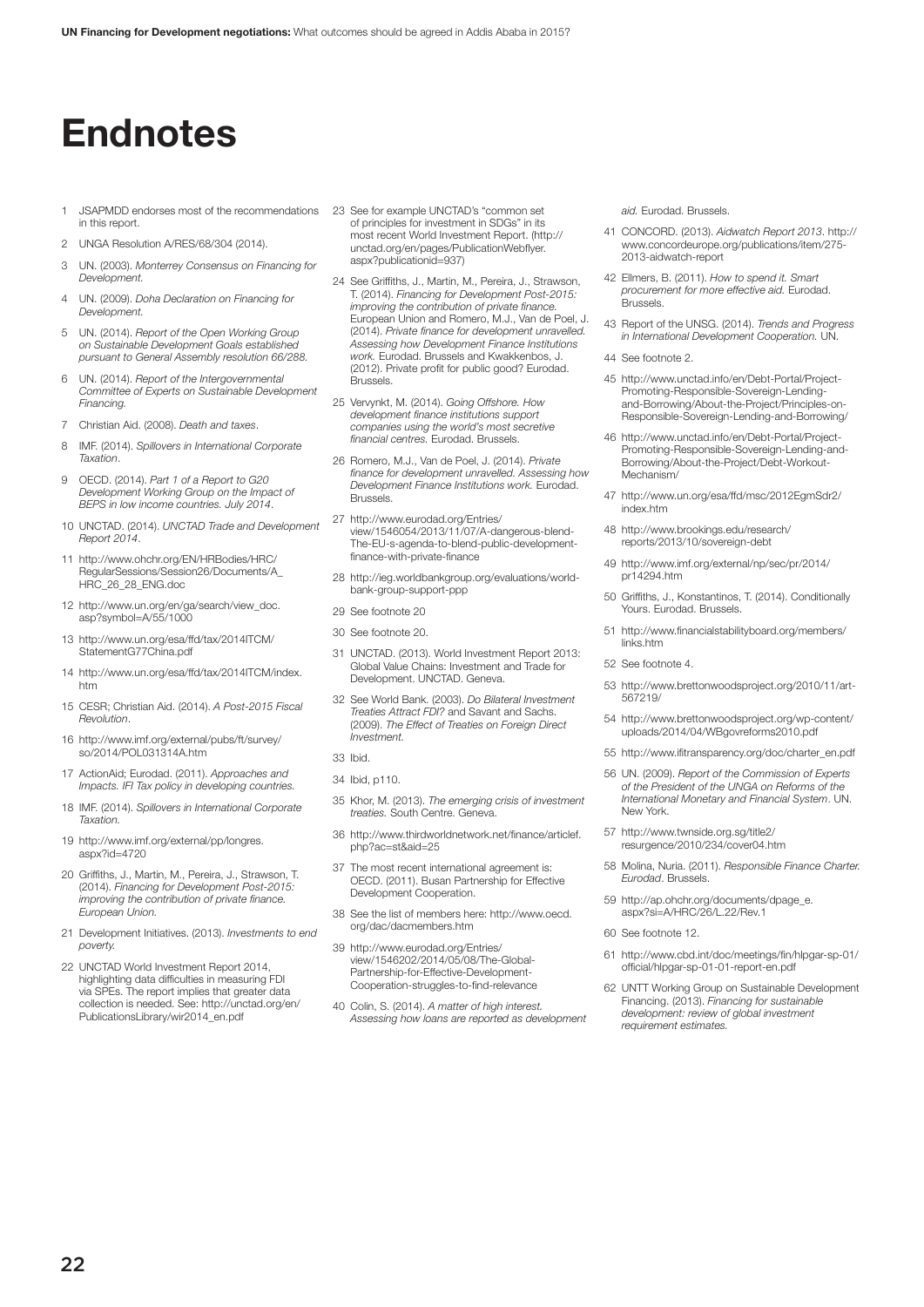UN Financing for Development negotiations: What outcomes should be agreed in Addis Ababa in 2015?